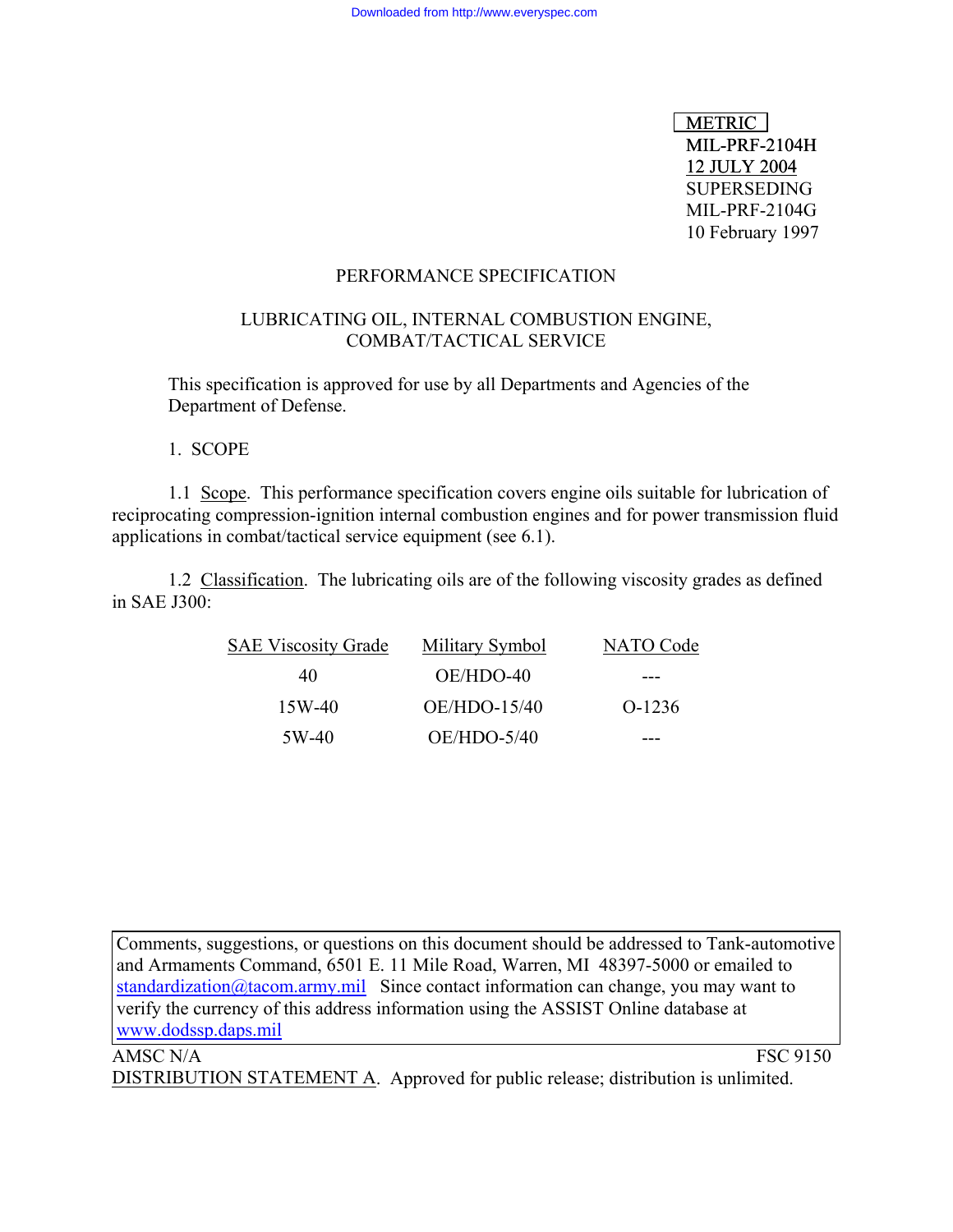# 2. APPLICABLE DOCUMENTS

2.1 General. The documents listed in this section are specified in sections 3 and 4 of this specification. This section does not include documents cited in other sections of this specification or recommended for additional information or as examples. While every effort has been made to ensure the completeness of this list, document users are cautioned that they must meet all specified requirements documents cited in sections 3 and 4 of this specification, whether or not they are listed.

# 2.2 Government documents.

2.2.1 Specifications, standards, and handbooks. The following specifications, standards, and handbooks form a part of this document to the extent specified herein. Unless otherwise specified, the issues of these documents are those listed in the issue of the Department of Defense Index of Specifications and Standards (DoDISS) and supplement thereto, cited in the solicitation (see 6.2 and 6.6).

# INTERNATIONAL STANDARDIZATION AGREEMENTS

STANAG 1135 - Fuels, Oils, Lubricants and Petroleum Handling Equipment.

(Copies of this document are available online at <http://assist.daps.dla.mil/quicksearch/> or [www.dodssp.daps.mil](http://www.dodssp.daps.mil/) or from the Standardization Document Order Desk, 700 Robbins Avenue, Building 4D, Philadelphia, PA 19111-5094.)

2.2.2 Other Government documents, drawings, and publications. The following other Government documents, drawings, and publications form a part of this specification to the extent specified herein. Unless otherwise specified, the issues are these documents cited in the solicitation or contract.

U.S. ARMY RESEARCH, DEVELOPMENT AND ENGINEERING COMMAND

Guide for the Qualification of Engine and Gear Lubricants.

(Copies of the guide may be obtained from USA RDE Command, ATTN: AMSRD-TAR-D (MS-110), 6501 E. 11 Mile Road, Warren, MI 48397-5000.)

2.3 Non-Government publications. The following documents form a part of this document to the extent specified herein. Unless otherwise specified, the issues of these documents are those cited in the solicitation or contract.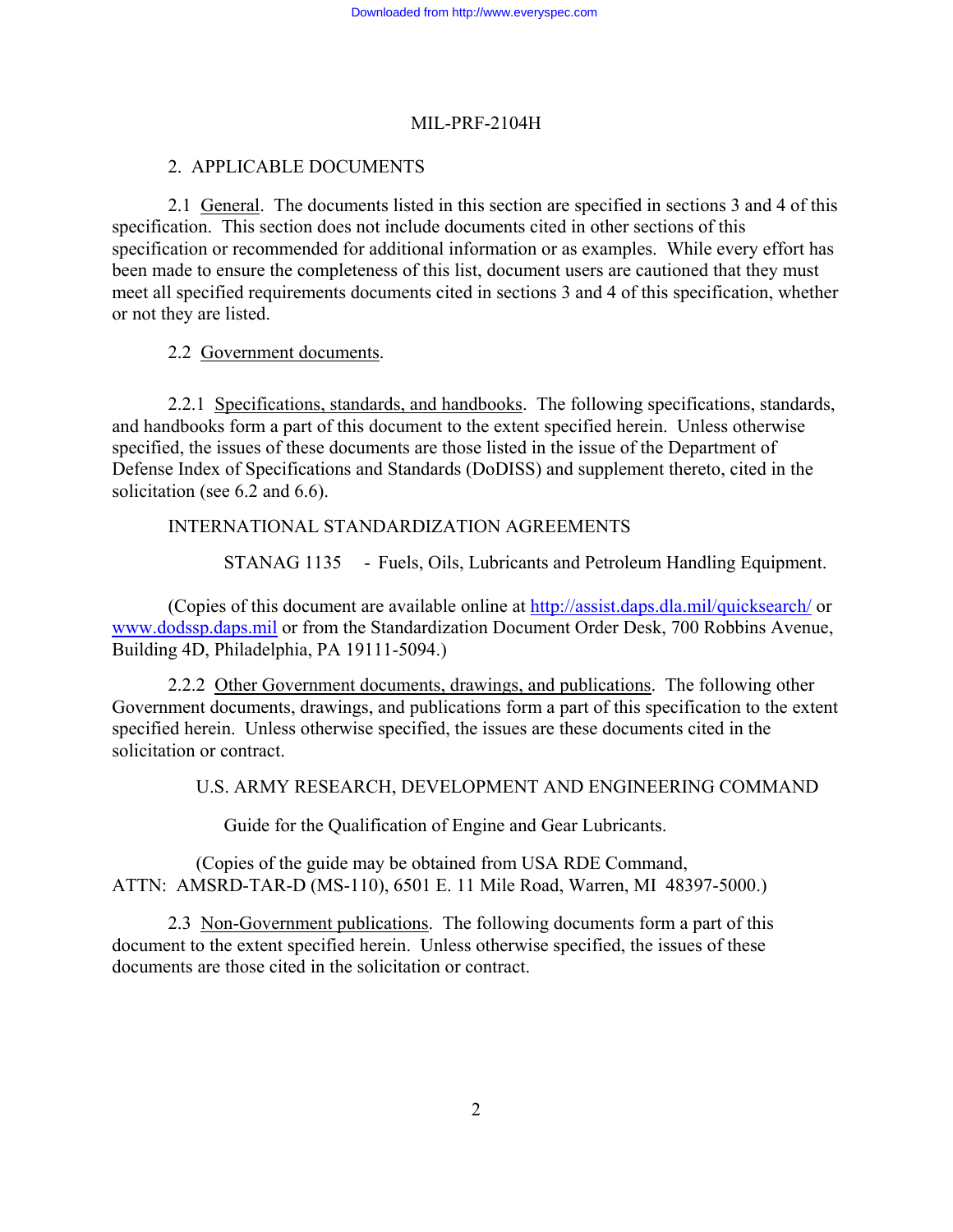# ASTM INTERNATIONAL

| ASTM D 92          | - Flash and Fire Points by Cleveland Open Cup, Standard Test<br>Method (DoD adopted).                                                                                                                                                                                  |
|--------------------|------------------------------------------------------------------------------------------------------------------------------------------------------------------------------------------------------------------------------------------------------------------------|
| ASTMD 97           | - Pour Point of Petroleum Products, Standard Test Method<br>(DoD adopted).                                                                                                                                                                                             |
| <b>ASTMD130</b>    | - Detection of Copper Corrosion from Petroleum Products by the<br>Copper Strip Tarnish, Standard Test Method (DoD adopted).                                                                                                                                            |
| ASTM D 287         | - API Gravity of Crude Petroleum and Petroleum Products,<br>(Hydrometer Method), Standard Test Method (DoD adopted).                                                                                                                                                   |
| ASTM D 445         | - Kinematic Viscosity of Transparent and Opaque Liquids<br>(and the Calculation of Dynamic Viscosity), Standard Test<br>Method (DoD adopted).                                                                                                                          |
| <b>ASTMD 874</b>   | - Sulfated Ash, from Lubricating Oils and Additives, Standard<br>Test Method (DoD adopted).                                                                                                                                                                            |
| ASTM D 892         | - Foaming Characteristics of Lubricating Oils, Standard Test<br>Method (DoD adopted).                                                                                                                                                                                  |
| ASMT D 4485        | - Standard Specification for Performance of Engine Oils.                                                                                                                                                                                                               |
| ASTM D 4629        | - Trace Nitrogen in Liquid Petroleum Hydrocarbons by<br>Syringe/Inlet Oxidative Combustion and Chemiluminescence<br>Detection, Standard Test Method (DoD adopted).                                                                                                     |
| ASTM D 4683        | - Measuring Viscosity at High Shear Rate and High Temperature<br>by Tapered Bearing Simulator, Standard Test Method.                                                                                                                                                   |
| ASTM D 4684        | - Determination of Yield Stress and Apparent Viscosity of<br>Engine Oils at Low Temperature, Standard Test Method<br>(DoD adopted).                                                                                                                                    |
| <b>ASTMD 5185</b>  | - Determination of Additive Elements, Wear Metals, and<br>Contaminants in Used Lubricating Oils and Determination of<br>Selected Elements in Base Oils by Inductively Coupled Plasma<br>Atomic Emission Spectrometry (ICP-AES), Standard Test<br>Method (DoD adopted). |
| <b>ASTM D 5293</b> | - Apparent Viscosity of Engine Oils Between -5 and<br>-35 Degrees C Using the Cold-Cranking Simulator, Standard<br>Test Method.                                                                                                                                        |
| ASTM D 5800        | - Evaporation Loss of Lubricating Oils by the Noack Method,<br><b>Standard Test Method.</b>                                                                                                                                                                            |
| ASTM D 5862        | - Evaluation of Engine Oils in Two-Stroke Cycle Turbo-<br>Supercharged 6V92TA Diesel Engine, Standard Test Method.                                                                                                                                                     |
| ASTM D 5950        | - Pour Point of Petroleum Products (Automatic Tilt Method),<br>Standard Test Method.                                                                                                                                                                                   |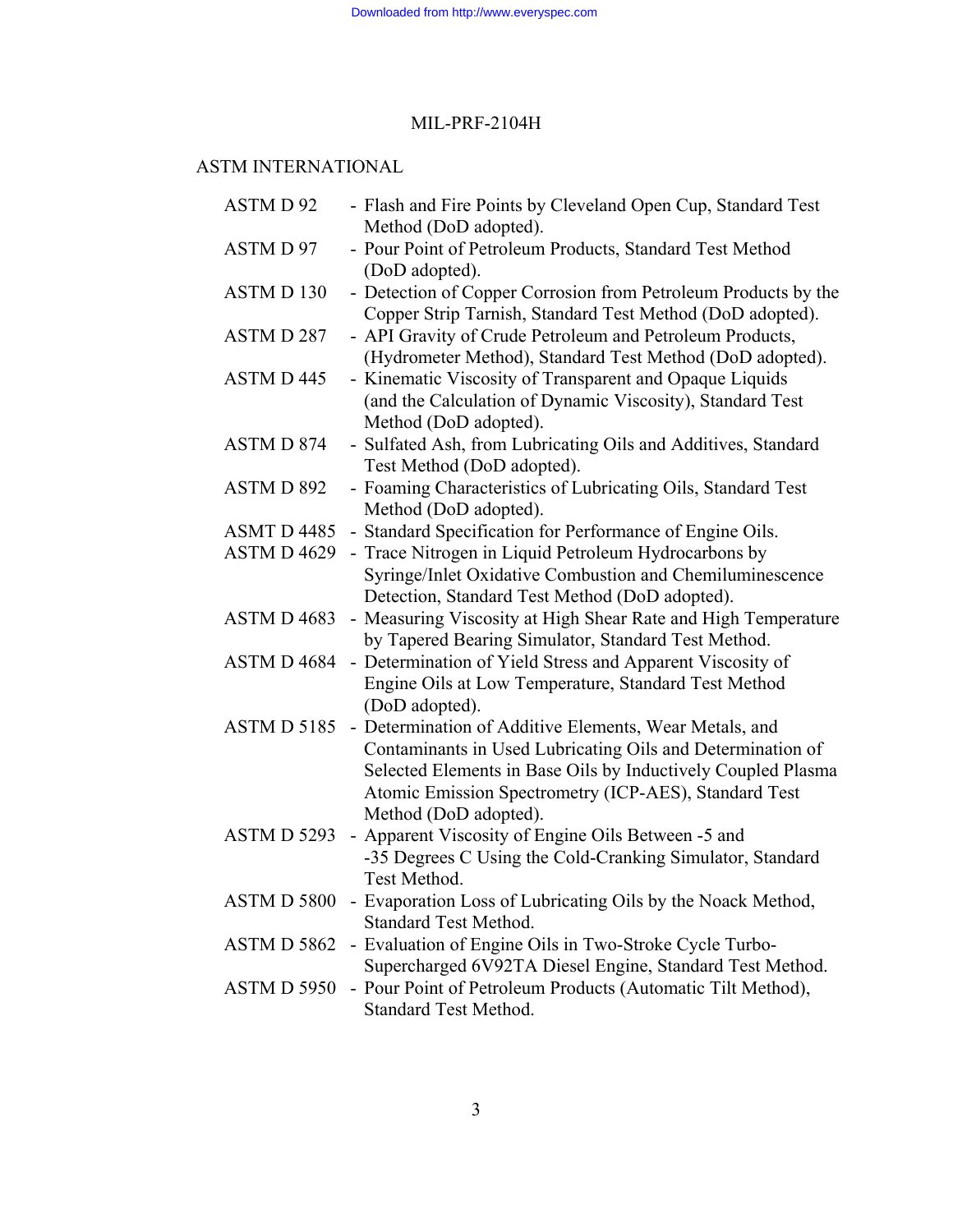| ASTM D 5966 - Evaluation of Engine Oils for Roller Follower Wear in Light- |
|----------------------------------------------------------------------------|
| Duty Diesel Engine, Standard Test Method.                                  |
| ASTM D 5967 - Evaluation of Diesel Engine Oils in T-8 Diesel Engine,       |
| Standard Test Method.                                                      |
| ASTM D 6278 - Shear Stability of Polymer Containing Fluids Using a         |
| European Diesel Injector Apparatus, Standard Test Method.                  |
| ASTM D 6594 - Evaluation of Corrosiveness of Diesel Engine Oil at          |
| 135 Degrees C, Standard Test Method.                                       |
| ASTM D 6750 - Evaluation of Engine Oils in a High-Speed, Single-Cylinder   |
| Diesel Engine 1K Procedure (0.4% Fuel Sulfur) and 1N                       |
| Procedure (0.04% Fuel Sulfur), Standard Test Method.                       |
| Evaluation of Aeration Resistance of Engine Oils in Direct-<br>ASTM D 6894 |
| Injected Turbocharged Automotive Diesel Engine, Standard                   |
| Test Method.                                                               |
| ASTM D 6922 - Determination of Homogeneity and Miscibility in Automotive   |
| Engine Oils, Standard Test Method.                                         |
| ASTM D 6975 - Cummins M11 EGR, Standard Test Method.                       |
| ASTM D 6984 - Evaluation of Automotive Engine Oils in the Sequence IIIF,   |
| Spark-Ignition Engine, Standard Test Method.                               |
| ASTM D 6987 - Evaluation of Engine Oils in the T-10 Exhaust Gas            |
| Recirculation Diesel Engine, Standard Test Method.                         |
| ASTM RR D02-1379 - Global Engine Oil Service Specification DHD-1           |
| Characteristic, Standard Test Method.                                      |
| ASTM RR D02-1517 - Research Report for Mini-Rotary Viscosity and Yield     |
| Stress of Highly Sooted Diesel Engine Oils, Standard                       |
| Test Method.                                                               |
|                                                                            |

 (Copies of these documents are available from ASTM International, 100 Barr Harbor Drive, West Conshohocken, PA 19428-2959 or website: http:[/www.astm.org\)](http://www.astm.org/)

ALLISON TRANSMISSION DIVISION (ATD)/GENERAL MOTORS CORPORATION (GM)

| $C-4$    | - Heavy-Duty Automatic Transmission Fluid Specification |
|----------|---------------------------------------------------------|
|          | $(TES-228).$                                            |
| GMN10055 | - DEXRON®-III, H revision, Automatic Transmission Fluid |
|          | Specification.                                          |

(Copies of these documents are available from Southwest Research Institute C4 Coordinator, Specialty and Driveline Fluids Lab, P.O. Box 28510, San Antonio, TX 78223-0510, or website: [www.swri.org\)](http://www.swri.org/)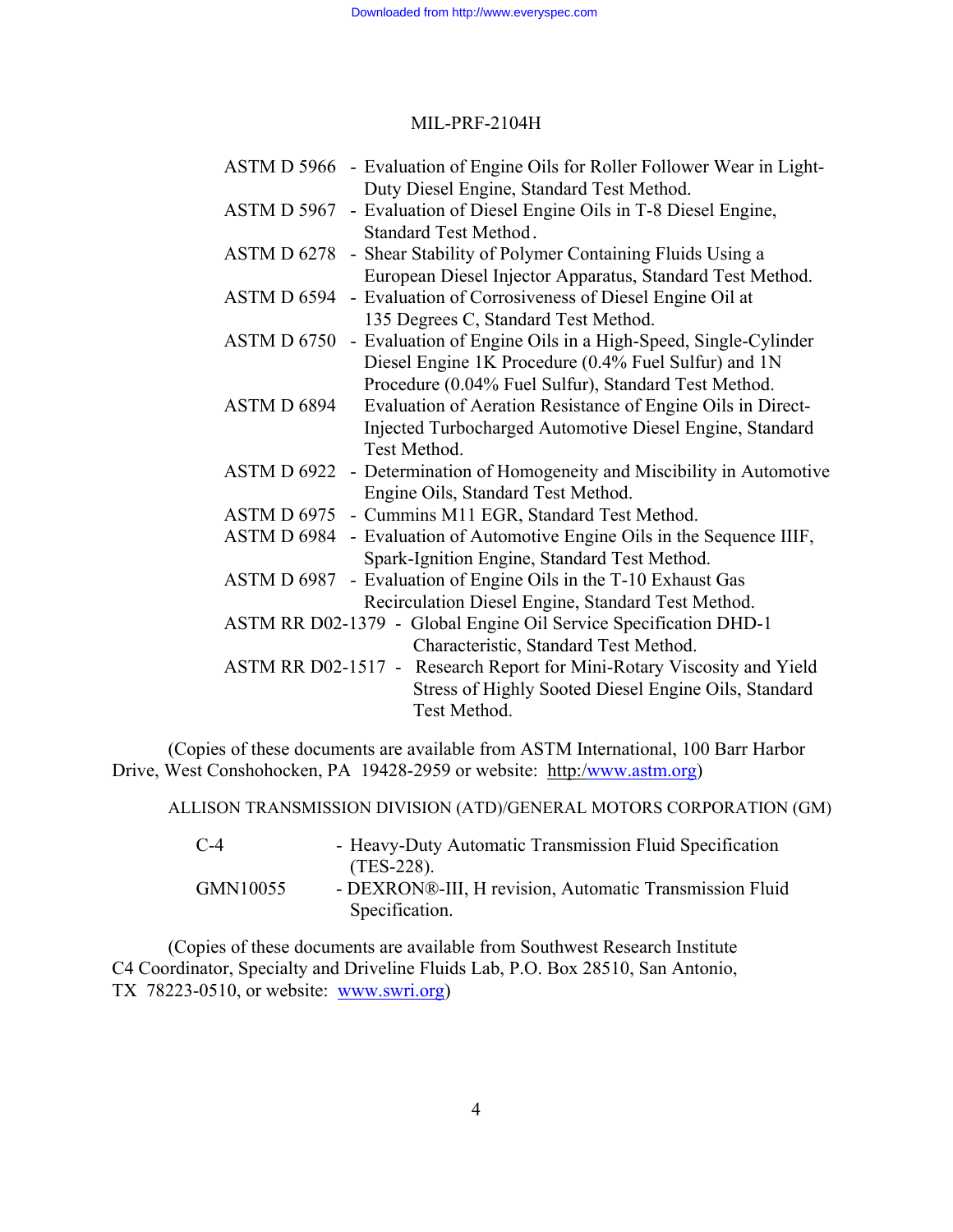# CATERPILLAR INC., ENGINE DIVISION (CAT.)

TO-4/TO-4M - Transmission and Drive Train Fluid Requirements.

(Copies of these documents are available from Caterpillar Inc., Corporate Fluids Engineering, Mail Code: H2000, P.O. Box 610, Mossville, IL 61552-0610.)

PERFORMANCE REVIEW INSTITUTE (PRI)

Procedures of the Engine Oil Review Committee

(Copies of these documents are available from Secretary of the Lubricants Review Institute (LRI), Performance Review Institute, 161 Thornhill Road, Warrendale, PA 15086-7527 or website: [www.pri.sae.org\)](http://www.pri.sae.org/)

SOCIETY OF AUTOMOTIVE ENGINEERS (SAE)

SAE J300 - Engine Oil Viscosity Classification.

(Copies of these documents are available from SAE World Headquarters, 400 Commonwealth Drive Warrendale, PA 15096-0001 USA, or website:<www.sae.org>)

2.4 Order of precedence. In the event of a conflict between the text of this document and the references cited herein, the text of this document takes precedence. Nothing in this document, however, supersedes applicable laws and regulations unless a specific exemption has been obtained.

3. REQUIREMENTS

3.1 Qualification. The lubricating oils furnished under this specification shall be products that are authorized by the qualifying activity for listing on the applicable qualified products list before contract award (see 4.1.1 and 6.3). Any change in the formulation of a qualified product will necessitate its requalification.

3.2 Design, materials, and manufacturing processes. Unless otherwise specified, the design, materials and manufacturing process selection is the prerogative of the contractor as long as all articles submitted to the Government fully meet the operating, interface, support and ownership, and environmental requirements specified.

3.2 1 Materials. Lubricating oils shall be derived from petroleum fractions, synthetically prepared compounds or a combination of the two types of products. They may be virgin, re-refined stocks or a combination thereof. The stocks shall be compounded with such functional additives (detergents, dispersants, oxidation inhibitors, corrosion inhibitors, etc) as are necessary to meet the specification requirements.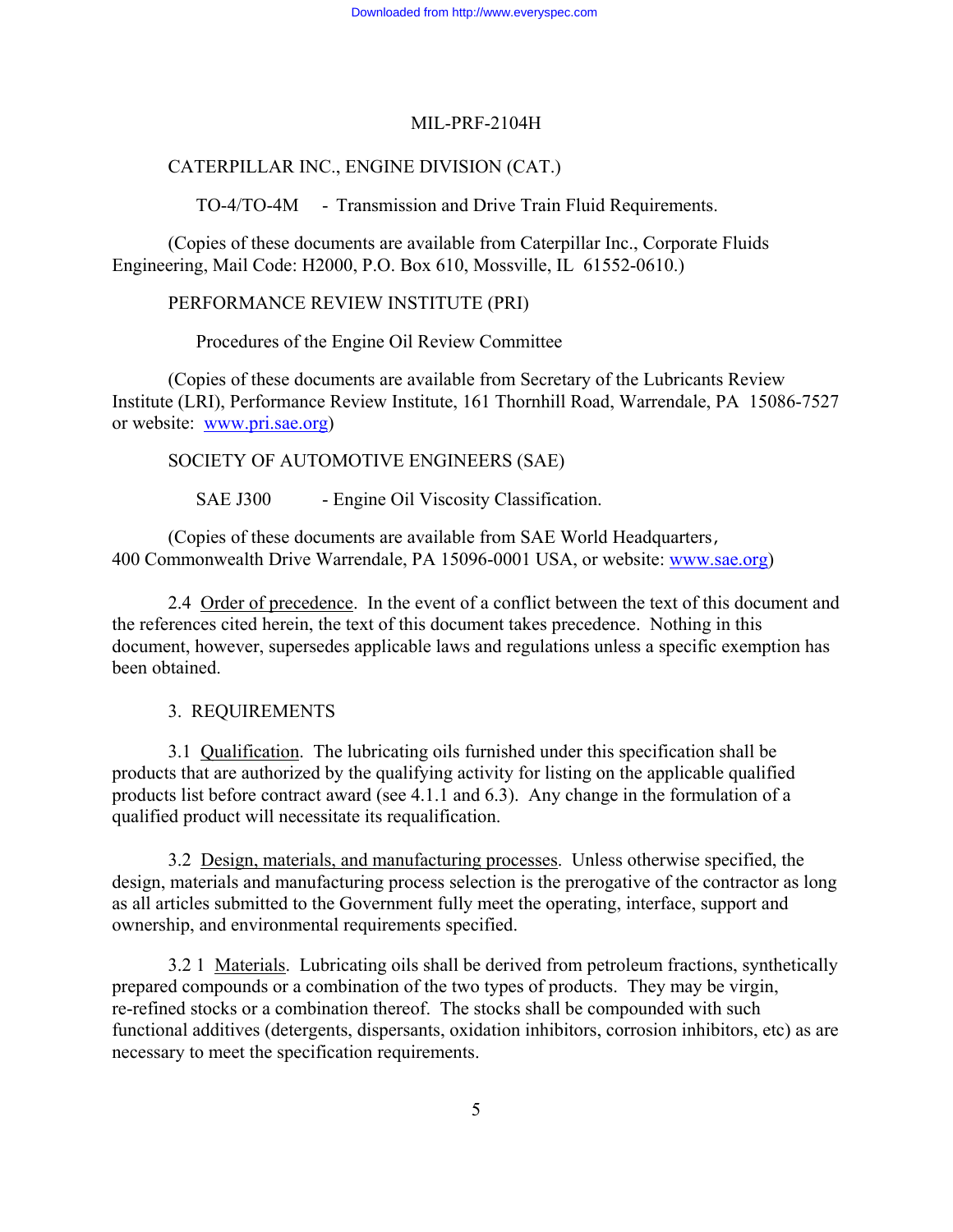3.2.2 Recycled, recovered, or environmentally preferable materials. Recycled, recovered, or environmentally preferable materials should be used to the maximum extent possible provided that the material meets or exceeds the operational and maintenance requirements, and promotes economically advantageous life cycle costs.

3.3 Operating requirements. The lubricating oil shall meet all the finished oil and operating requirements as specified in 3.3.1 through 3.3.16 and conform to the rheological and physical requirements specified in Table I.

| $\frac{1}{2}$<br>Property                                         |      | <b>SAE</b> Grade | <b>SAE</b> Grade | <b>SAE</b> Grade |
|-------------------------------------------------------------------|------|------------------|------------------|------------------|
|                                                                   |      | 40               | 15W-40           | 5W-40            |
| Kinematic viscosity, cSt <sup>1</sup> @ 100 <sup>o</sup> C        | min. | 12.5             | 12.5             | 12.5             |
|                                                                   | max. | <16.3            | <16.3            | <16.3            |
| Low temperature cranking                                          | min. |                  | $7000(a)-25$     | $6200(a)-35$     |
| viscosity, $cP^2$ @ $^{\circ}C$                                   | max. |                  | $7000(a) - 20$   | $6600@ - 30$     |
| High-temperature/high-shear viscosity, cP, $\omega$<br>150°C min. |      |                  | 3.7              | 3.7              |
| Low temperature pumping viscosity, cP $(a)$ °C, max.              |      |                  | 60 000 $@-25$    | 60 000 $@-35$    |
| Pour point, <sup>o</sup> C, max.                                  |      | $-15$            | $-25$            | $-40$            |
| Flash point, <sup>o</sup> C, min.                                 |      | 225              | 215              | 210              |
| Evaporative loss, %, max.                                         |      |                  | 15               | 15               |
| Sulfated ash, %, max.                                             |      | 1.5              | 1.5              | 1.5              |

NOTES: 1.  $cSt = \frac{mm^2}{s}$ 

2.  $cP = mPa*_{S}$ 

3.3.1 Foaming/aeration. All grades of oils shall meet the oil foaming/aeration properties of Table II and IIA, reducing the potential for loss of oil pressure and the associated malfunction or damage of oil operated and lubricated components (see 4.3.3.1).

| TADLL II, TROPORTUGS OF ROGHLING.     |                              |  |
|---------------------------------------|------------------------------|--|
| Rated or measured parameter           | Primary performance criteria |  |
| Sequence I, foam/settling, mL, max.   | 10/0                         |  |
| Sequence II, foam/settling, mL, max.  | 20/0                         |  |
| Sequence III, foam/settling, mL, max. | 10/0                         |  |

TABLE II. Properties of foaming.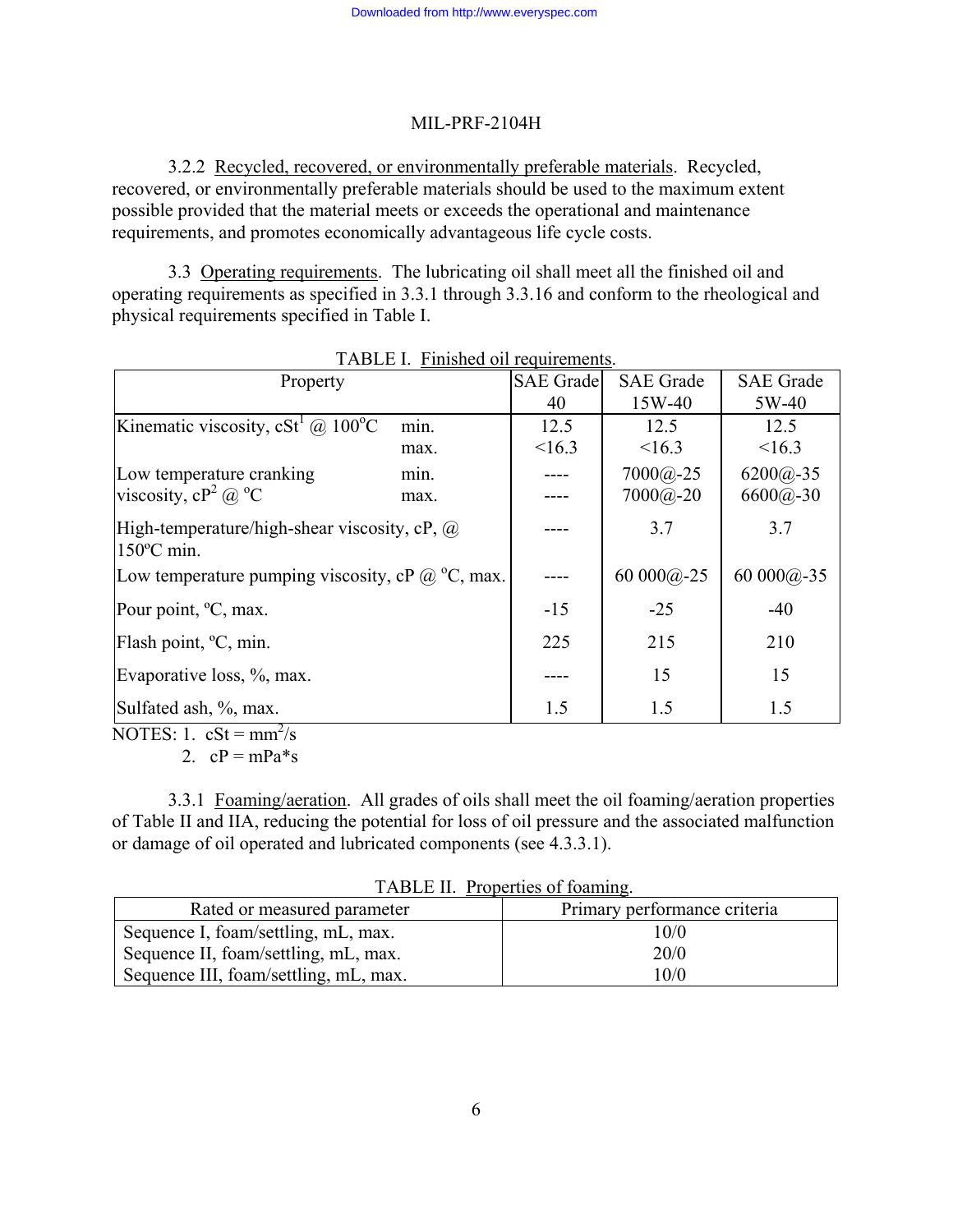### TABLE IIA. Properties of aeration.

| Rated or Measured Parameter      | Primary performance criteria |
|----------------------------------|------------------------------|
| Aeration (EOAT), volume, %, max. | $8.0$ (MTAC) <sup>1</sup>    |

NOTE: Multiple Test Acceptance Criteria (MTAC) is a data-based approach for evaluation of the quality and performance of a formulation where more than one test may be run. See ASTM D 4485, Annex A1 for additional information.

3.3.2 Shear stability. Multi-viscosity oils shall resist permanent viscosity loss from high shear conditions in accordance with Table III, particularly those containing polymeric viscosity modifiers (see 4.3.3.2).

| THIS III, SHOW SUGGING, BUILDIMMING.             |                              |  |  |  |
|--------------------------------------------------|------------------------------|--|--|--|
| Rated or measured parameter                      | Primary performance criteria |  |  |  |
| Kinematic viscosity after<br>shearing, cSt, min. |                              |  |  |  |

TABLE III. Shear stability performance.

3.3.3 Piston deposits and scuffing control. All grades of oils shall prevent the buildup of aluminum and/or steel ring belt deposits, including those of the piston crown and lands, piston ring grooves, piston undercrown and piston skirts in accordance with Table IV (see 4.3.3.3).

| Material |                                                  | Primary performance criteria |          |            |
|----------|--------------------------------------------------|------------------------------|----------|------------|
|          | Rated or measured parameter                      | One-Test                     | Two-Test | Three-Test |
|          | Weighted Piston Demerits (WDK), max.             | 332                          | 347      | 353        |
|          | Top Groove Fill (TGF), %, max.                   | 24                           | 27       | 29         |
| Aluminum | Top Land Heavy Carbon (TLHC), %, max.            | 4                            | 5        | 5          |
|          | Average Oil Consumption, g/kW-h (see note), max. | 0.5                          | 0.5      | 0.5        |
|          | Piston, Ring, and Liner Scuffing                 | None                         | None     | None       |
|          | Weighted Piston Demerits (WDP), max.             | 350                          | 378      | 390        |
| Steel    | Top Groove Carbon (TGC), demerits, max.          | 36                           | 39       | 41         |
|          | Top Land Carbon (TLC), demerits, max.            | 40                           | 46       | 49         |
|          | Average Oil Consumption, (0-360 h), g/h, max.    | 12.4                         | 12.4     | 12.4       |
|          | Final Oil Consumption, (312-360 h), g/h, max.    | 14.6                         | 14.6     | 14.6       |
|          | Piston, Ring, and Liner Scuffing                 | None                         | None     | None       |

TABLE IV. Piston deposits and scuffing performance.

NOTE: g/kW-h, grams per kilowatt hour.

3.3.4 Sludge control, filterability and sliding valvetrain wear protection. All grades of oils shall prevent the formation and accumulation of sludge, keeping these deposits adequately dispersed, in accordance with Table V so not to induce filter plugging or excessively high filter delta pressure. Furthermore, all grades of oils shall minimize the wear of valvetrains designed with sliding contacts (see 4.3.3.4).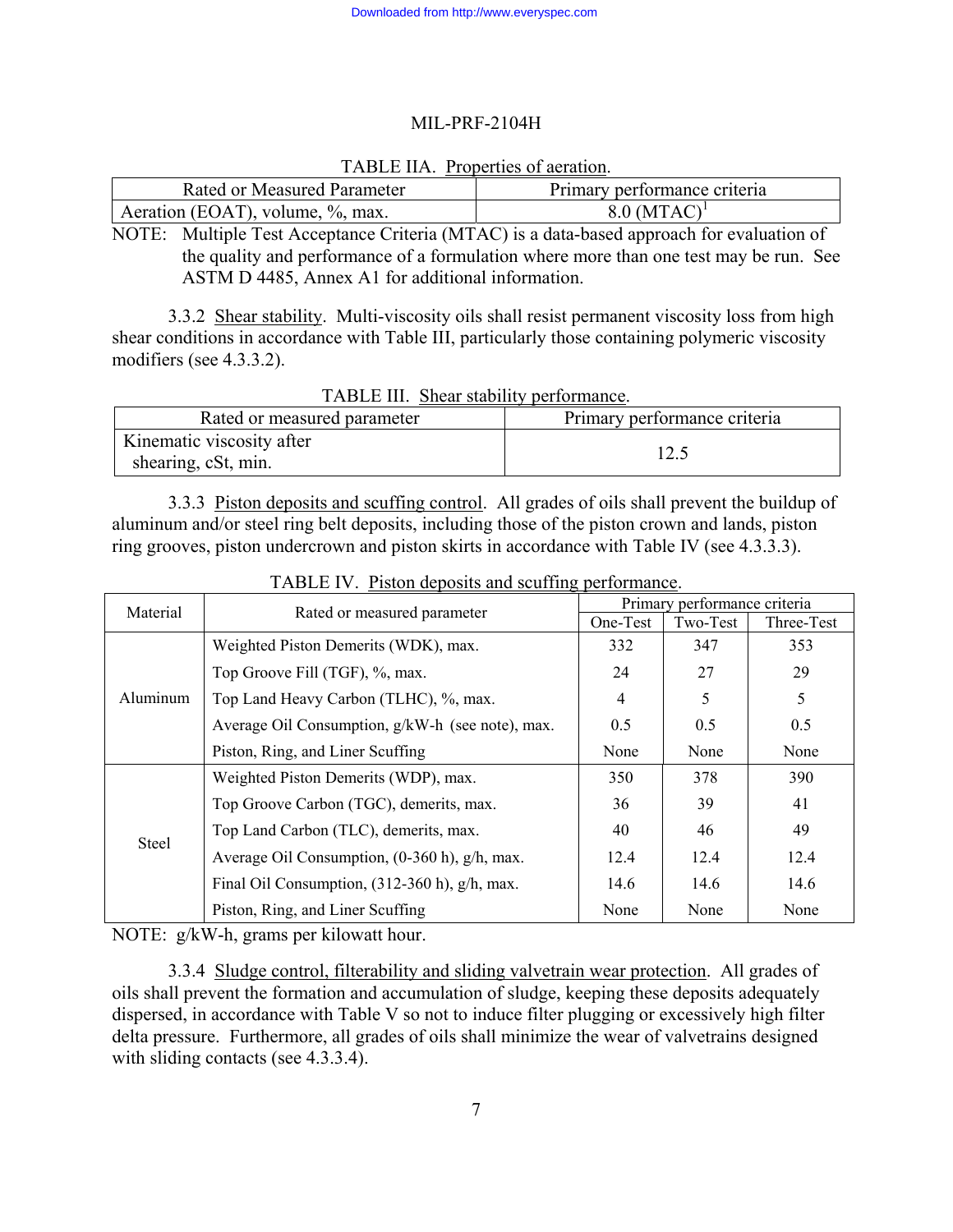| Rated or measured parameter                       | Primary performance criteria |          |            |  |
|---------------------------------------------------|------------------------------|----------|------------|--|
|                                                   | One-test                     | Two-test | Three-test |  |
| Avg. crosshead weight loss, milligrams (mg), max. | 20.0                         | 21.8     | 22.6       |  |
| Avg. top ring weight loss, mg, max.               | 175                          | 186      | 191        |  |
| Oil filter delta pressure, @ 250 h, kPa, max.     | 275                          | 320      | 341        |  |
| Avg. engine sludge, Coordinating Research         |                              |          |            |  |
| Council (CRC) merits, min.                        | 78                           | 76       | 7.5        |  |

### TABLE V. Properties of sludge control, filterability and sliding valvetrain wear.

3.3.5 Soot control. All grades of oils shall minimize the viscosity increase and filter plugging tendency in accordance with Table VI due to high soot loading (see 4.3.3.5).

| Tradelle VI. Troperies of soot control.                                                           |                              |          |            |  |
|---------------------------------------------------------------------------------------------------|------------------------------|----------|------------|--|
|                                                                                                   | Primary performance criteria |          |            |  |
| Rated or measured parameter                                                                       | One-test                     | Two-test | Three-test |  |
| Relative viscosity at 4.8% soot, max.                                                             |                              |          |            |  |
| $NOTF:$ Polative viccosity = (viccosity at $\Lambda$ 8 % cost) = (viccosity of new oil sheared in |                              |          |            |  |

TABLE VI. Properties of soot control.

NOTE: Relative viscosity = (viscosity at 4.8  $\%$  soot) ÷ (viscosity of new oil sheared in ASTM D 6278).

3.3.6 Used oil pumpability. Lubricating oil shall minimize the effects of combustion blow-by products, soot accumulation, and other in-service contaminants in accordance with Table VII, on used oil pumpability (see 4.3.3.6).

| Requirement | Rated or measured parameter                                                   | Primary performance criteria |
|-------------|-------------------------------------------------------------------------------|------------------------------|
| A           | Viscosity after 75 h of<br>Mack T-10 test, tested<br>$(a)$ -20°C, mPa-s, max. | 25 000                       |
| B           | Viscosity after 75 h of<br>Mack T-10 test, tested<br>$(a)$ -20°C, mPa-s, max. | 25 000                       |
|             | Yield stress, pascal (Pa)                                                     | $<$ 35                       |

TABLE VII. Properties of used oil pumpability.

NOTE: Normally only need to meet performance requirement A, (see 4.3.3.6 for need to meet the other than normal requirement, requirement B).

3.3.7 Two-stroke cycle diesel engine performance. All grades of oils shall minimize two-stroke cycle diesel engine ring and liner distress, port plugging, and piston skirt distressing in conformance with Table VIII (see 4.3.3.7).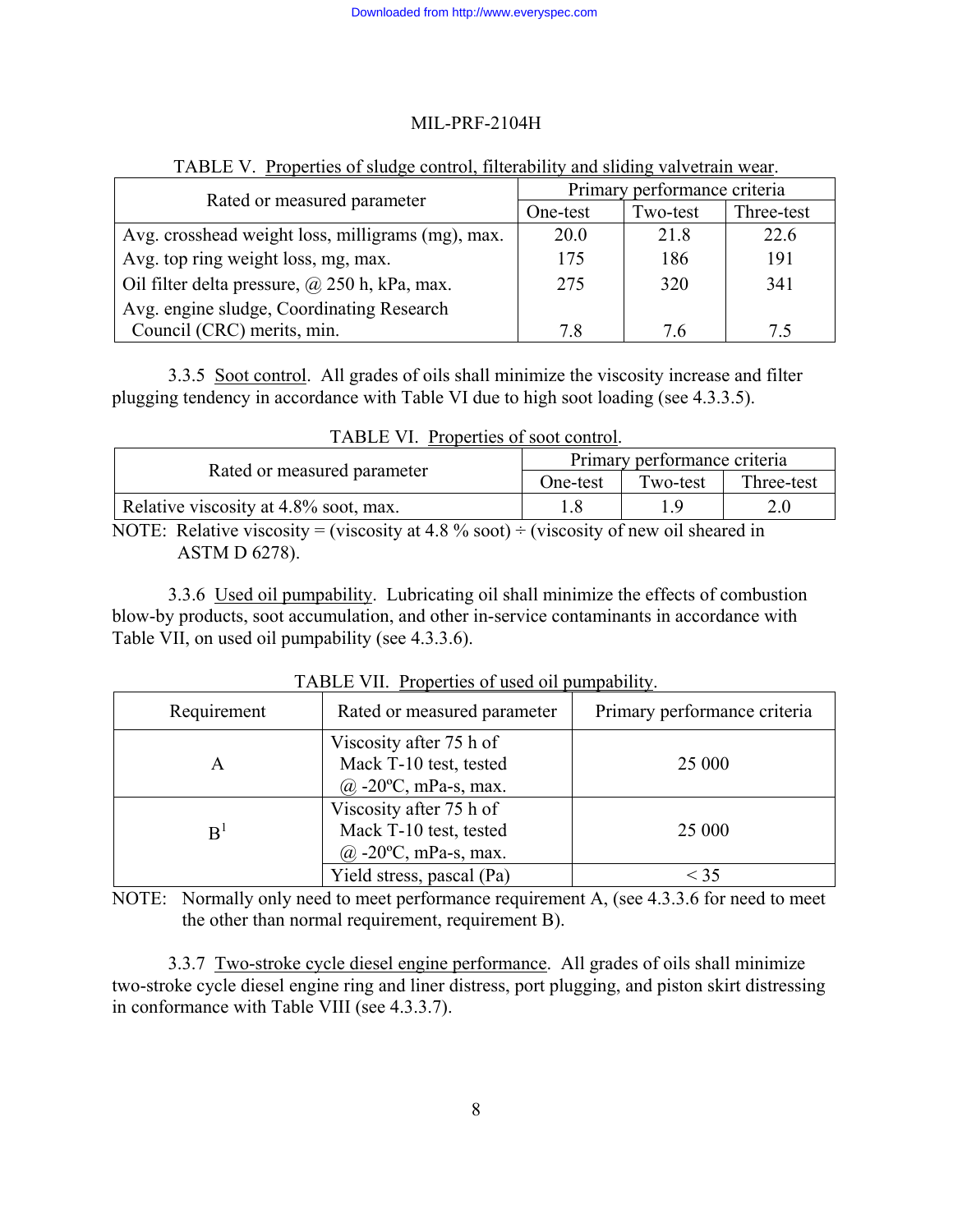|                                         | Primary performance criteria |          |                |
|-----------------------------------------|------------------------------|----------|----------------|
| Rated or measured parameter             | One-test                     | Two-test | Three-test     |
| Avg. ring face distress, demerits, max. |                              |          |                |
| Fire ring, avg.                         | 0.33                         | 0.34     | 0.36           |
| Nos. 2 and 3 compression ring, avg.     | 0.28                         | 0.29     | 0.30           |
| Broken rings, avg.                      | None                         | None     | None           |
| Cylinder liner area                     |                              |          |                |
| Liner distress, % area, avg., max.      | 60.0                         | 63.5     | 65.0           |
| Port plugging, % area, avg., max.       |                              |          |                |
| Avg.                                    | $\overline{2}$               | 2        | $\overline{2}$ |
| Single cylinder                         | 5                            |          |                |

### TABLE VIII. Properties two stroke cycle diesel engine.

3.3.8 Evaporation loss. All grades of oil shall meet the finished oil requirements in Table I for evaporation loss (see 4.3.3.8).

3.3.9 Sulfated ash. All grades of oil shall meet the finished oil requirements in Table I for sulfated ash (see 4.3.3.9).

3.3.10 Flash point. The oils of this specification shall meet the requirement in Table I for minimum flash point (see 4.3.3.10).

3.3.11 Rolling valvetrain wear control. All grades of oils shall minimize the wear of valvetrains in accordance with Table IX when designed with rolling contacting interfaces (see 4.3.3.11).

|                             | Primary performance criteria |          |            |
|-----------------------------|------------------------------|----------|------------|
| Rated or measured parameter | One-test                     | Two-test | Three-test |
| Avg. pin wear, um, max.     |                              |          |            |

TABLE IX. Valvetrain wear control criteria.

3.3.12 Frictional characteristics and wear. All grades of oils shall maintain a stable coefficient of friction and shall minimize distress and wear in accordance with Table X during use in power shift transmissions and other cooled friction components or hydraulic systems such as steering braking and disconnect clutches (see 4.3.3.12).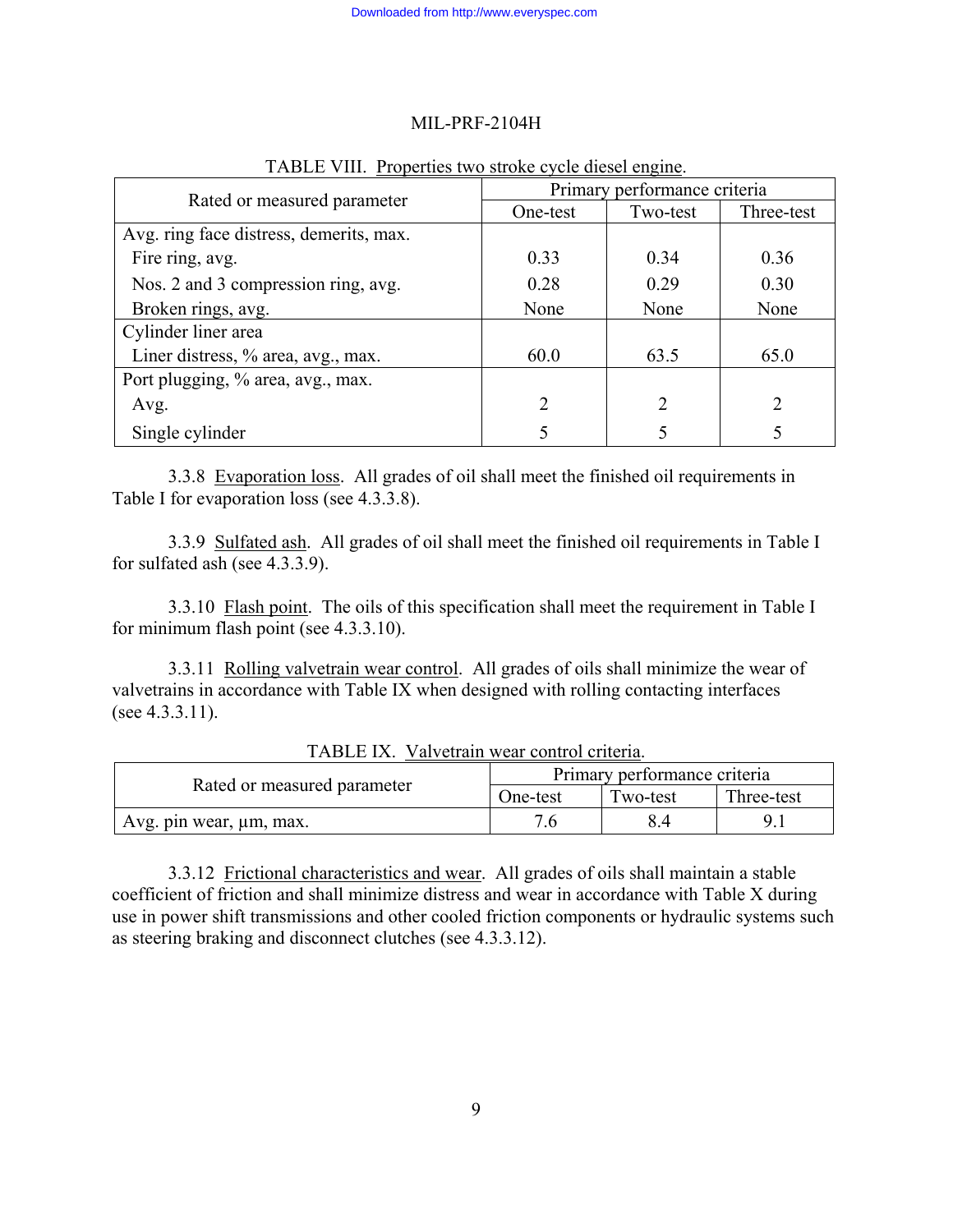|                                             | There is, Tropernes of Hieronal Characteristics and Wear.<br>Primary performance criteria |
|---------------------------------------------|-------------------------------------------------------------------------------------------|
| Rated or measured parameter                 |                                                                                           |
| Allison Graphite and Paper Friction Test    | Measured mid-point dynamic friction                                                       |
| Mid-point dynamic friction                  | coefficient shall be greater than or equal to                                             |
| coefficient (see notes 1, 2, and 4.3.3.12a) | the qualified batch sample mean                                                           |
|                                             | mid-point friction coefficient minus 0.012                                                |
| Allison Graphite and Paper Friction Test    | Slip time shall be less than or equal to the                                              |
| Slip time, seconds (see notes 1, 2, and     | maximum acceptable slip time criteria                                                     |
| 4.3.3.12a)                                  |                                                                                           |
| Caterpillar TO-4/TO-4M, SEQ1220             |                                                                                           |
| Average dynamic coefficient, %              | $90.0 - 140.0$                                                                            |
| Average static coefficient, %               | $91.0 - 127.0$                                                                            |
| Disc wear, mm, max.                         | 0.04                                                                                      |
| Energy limit, m/s, min.                     | 25                                                                                        |
| (see note 3 and $4.3.3.12b$ )               |                                                                                           |
| Caterpillar TO-4/TO-4M, SEQFRRET            |                                                                                           |
| Average dynamic coefficient, %              |                                                                                           |
| $(a)$ 3000 cycles                           | $85.0 - 130.0$                                                                            |
| @ 8000 cycles                               | $90.0 - 125.0$                                                                            |
| $(a)$ 15 000 cycles                         | $90.0 - 125.0$                                                                            |
| $(a)$ 25 000 cycles                         | $95.0 - 125.0$                                                                            |
| (see note 3 and $4.3.3.12c$ )               |                                                                                           |
| Caterpillar TO-4M, EHD Film-Forming Test    |                                                                                           |
| % of Elastohydrodynamic (EHD)               |                                                                                           |
| reference film thickness at 2 m/s,          |                                                                                           |
| $\omega$ 70°C                               | $\geq 90$                                                                                 |
| $\omega$ 100°C                              | $\geq 96$                                                                                 |
| $(a)$ 130°C                                 | $\geq$ 98                                                                                 |
| (see note 3 and $4.3.3.12d$ )               |                                                                                           |

TABLE X. Properties of frictional characteristics and wear.

NOTES: 1. Variation in frictional performance from one batch of friction plates to the next demands that minimum acceptance criteria be developed with respect to individual batches.

- 2. Maximum acceptable slip time (tmax)
	- a. Allison Paper Friction Test: tmax =  $0.1108 0.6012\mu$
	- b. Allison Graphite Friction Test: tmax =  $1/[-221*(\mu 0.1421)^{2} + 1.756]$ 
		- c. Where  $\mu$  is the minimum acceptable coefficient at mid-point.
- 3. TO-4M requirements are only for 5W-40 and 15W-40 viscosity grades.

3.3.13 Piston ring, liner, and bearing wear control. All grades of oils shall minimize piston ring, cylinder liner, and bearing wear in accordance with Table XI (see 4.3.3.13).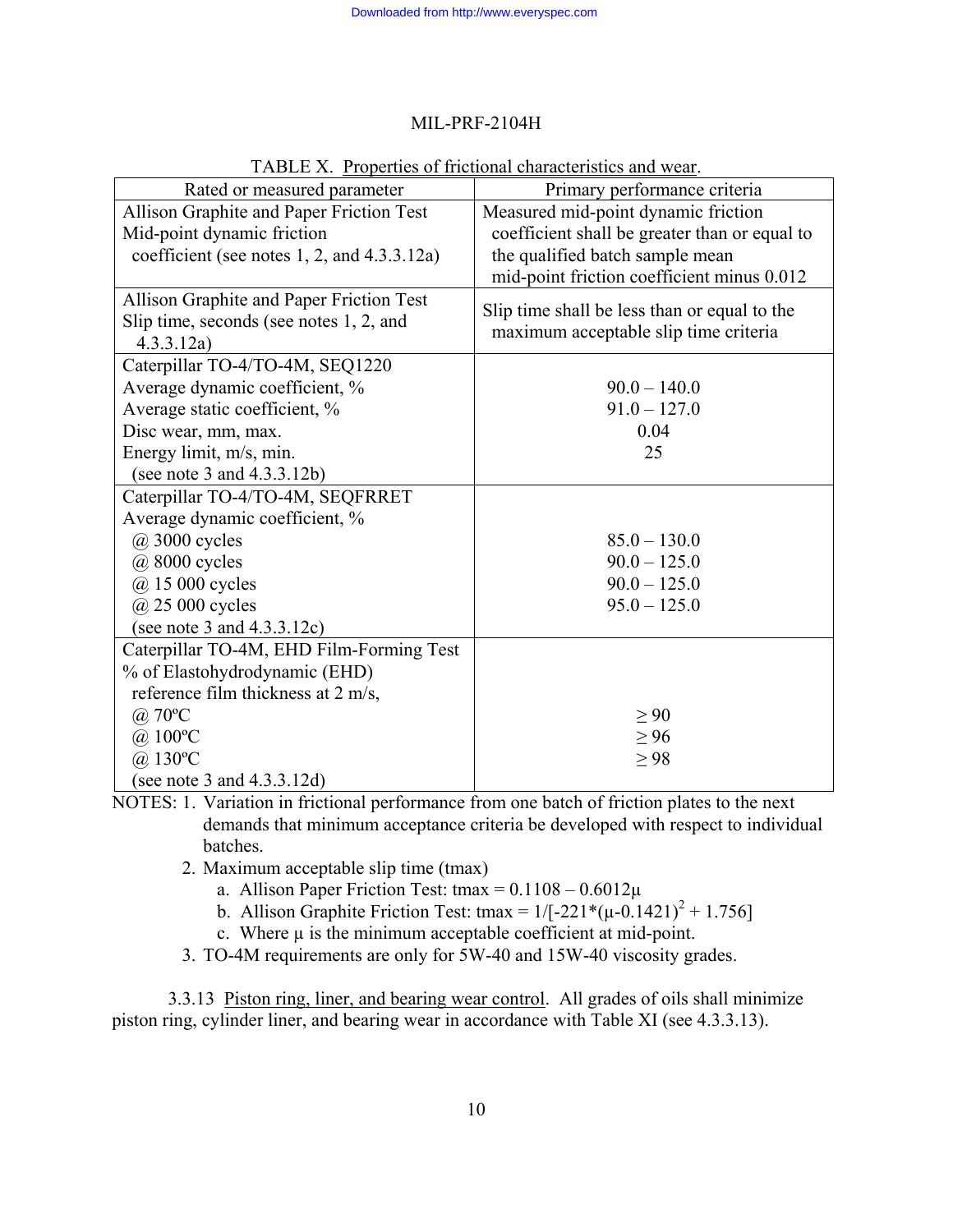|                             | TABLE XI. Properties of piston ring liner and bearing wear control. |  |
|-----------------------------|---------------------------------------------------------------------|--|
| Rated or measured parameter | Primary performance criteria                                        |  |
|                             |                                                                     |  |

| TABLE XI. Properties of piston ring liner and bearing wear control. |
|---------------------------------------------------------------------|
|---------------------------------------------------------------------|

Merit rating, min. 1000 3.3.14 High temperature/high shear viscosity. The oils of this specification shall meet

the high temperature/high shear viscosity requirement in Table I (see 4.3.3.14).

3.3.15 Kinematic viscosity. The oils of this specification shall meet the kinematic viscosity requirement in Table I (see 4.3.3.15).

3.3.16 Oxidation and nitration control. All grades of oils shall maintain a consistent viscosity in accordance with Table XII in service during undesired thermal and chemical reactions (i.e. oxidation and nitration) (see 4.3.3.16).

| Tribel All. Troperty of oxidation and intration control.  |                              |
|-----------------------------------------------------------|------------------------------|
| Rated or measured parameter                               | Primary performance criteria |
| Kinematic viscosity $\omega$ 40°C,<br>$\%$ increase, max. | $275(MTAC)^1$                |

TABLE XII. Property of oxidation and nitration control.

NOTE: Multiple Test Acceptance Criteria (MTAC) is a data-based approach for evaluation of the quality and performance of a formulation where more than one test may be run. See ASTM D 4485, Annex A1 for additional information.

3.4 Interface requirements. The oils of this specification shall meet the following interface requirement.

3.4.1 Homogeneity and miscibility. All grades of oils shall remain homogeneous and miscible with each other over ambient and operating temperatures typical for the application defined herein (see 1.1). No evidence of separation shall be detected when the candidate oil is diluted with standard reference oils and submitted to the prescribed cycle of temperature changes outlined in the test procedure designated in 4.3.4.1.

3.4.2 Elastomer seal compatibility. All grades of oils shall minimize the deterioration, softening, and/or excessive hardening of elastomer seals in accordance with Table XIII (see 4.3.4.2).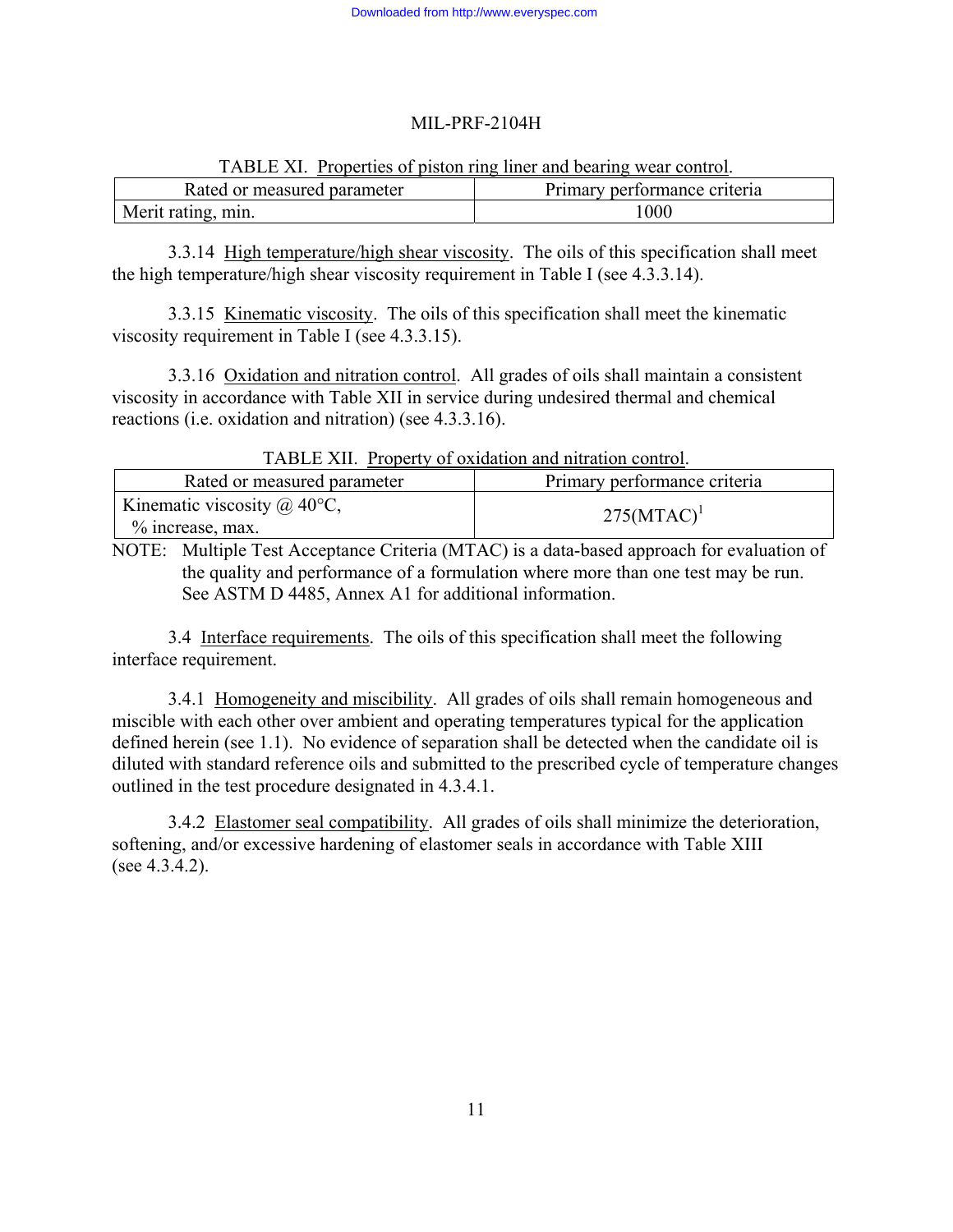| Material designation | Volume change limits | Hardness change limits |
|----------------------|----------------------|------------------------|
| V <sub>1</sub>       | $0$ to $20$          | $-15$ to 0             |
| V <sub>2</sub>       | 0 to 12              | $-7$ to $+3$           |
| V <sub>3</sub>       | 0 to 22              | $-14$ to 0             |
| P <sub>1</sub>       | $0$ to $8$           | $-10$ to $0$           |
| P <sub>2</sub>       | $0$ to $8$           | $-11$ to $+3$          |
| P <sub>3</sub>       | $0$ to $4$           | $-8$ to $+4$           |
| F1                   | $0$ to $3$           | $-5$ to $+4$           |
| F <sub>2</sub>       | $0$ to $4$           | $-2$ to $+5$           |
| N1                   | $0$ to 5             | $-12$ to $+12$         |
| N2                   | $0$ to $6$           | $-9$ to $+5$           |

#### TABLE XIII. Properties of elastomer seal compatibility.

3.4.3 Corrosion control. All grades of oils shall inhibit the corrosive chemical attack on metal and metal alloyed components in accordance with Table XIV at high temperatures, particularly those of bushings, bearings, and oil coolers (see 4.3.4.3).

TABLE XIV. Properties of corrosion control.

| Rated or measured parameter                     | Primary performance criteria |
|-------------------------------------------------|------------------------------|
| Copper, mg/kg (ppm) increase, max. (see note 1) |                              |
| Lead, mg/kg (ppm) increase, max.                |                              |
| Tin, mg/kg (ppm) increase, max.                 |                              |
| Copper strip coupon rating, max. (see note 2)   |                              |

NOTES: 1. Milligrams per kilogram (mg/kg), Parts per million (ppm).

 2. The rating system in test method ASTM D 130 is used to rate the copper strip coupon.

3.5 Environmental requirements. The oils of this specification shall meet the following environmental requirements.

3.5.1 Low temperature cranking viscosity. The oils of this specification shall meet the low temperature cranking viscosity requirement in Table I (see 4.3.5.1).

3.5.2 Low temperature pumping viscosity. The oils of this specification shall meet the low temperature-pumping requirement in Table I (see 4.3.5.2).

3.5.3 Pour point. The oils of this specification shall meet the pour point requirement in Table I (see 4.3.5.3).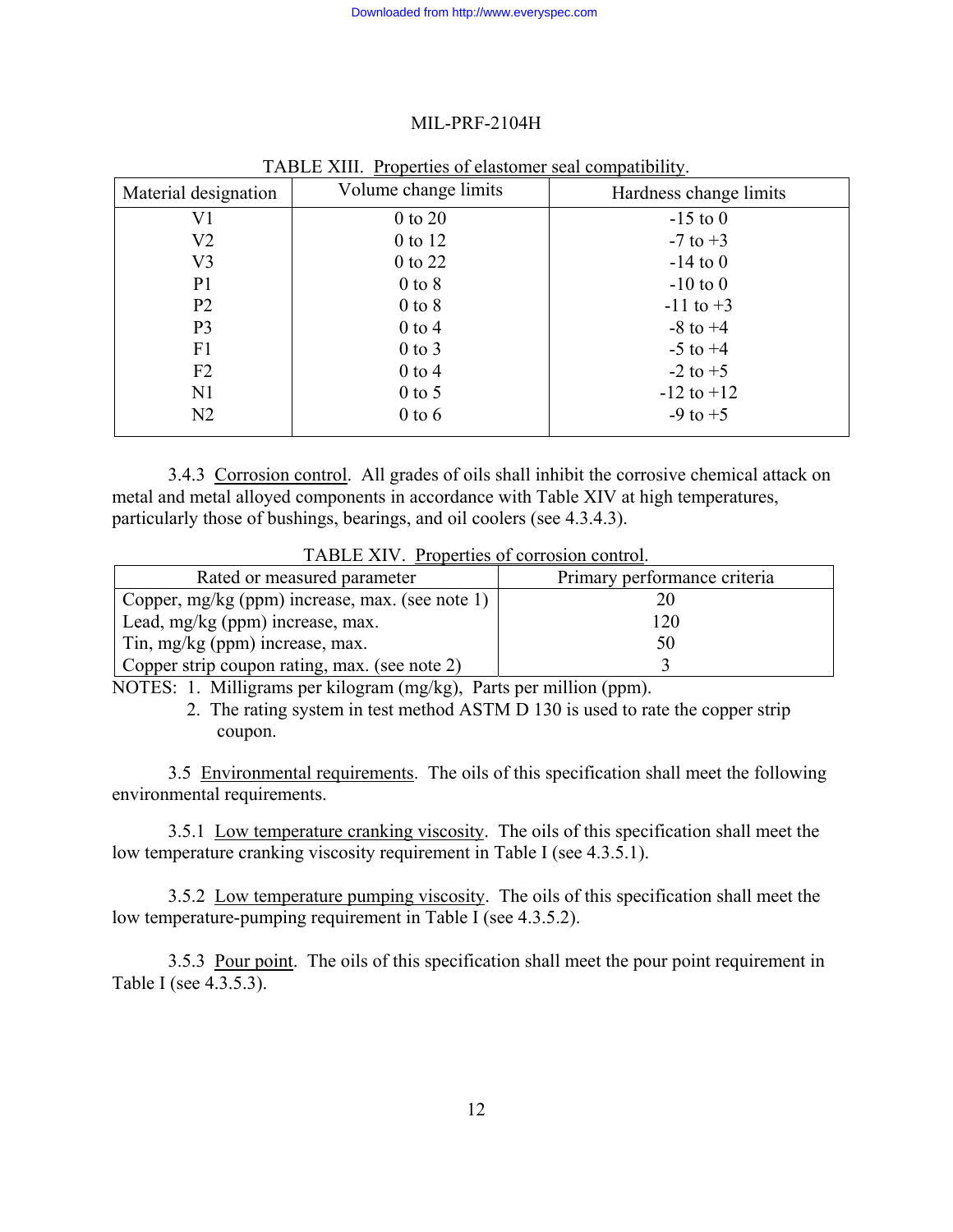# 4. VERIFICATION

4.1 Classification of inspections. The inspection requirements specified herein are classified as follows:

- a. Qualification inspections (see 4.1.1).
- b. Conformance inspections (see 4.1.2).

4.1.1 Qualification inspections. Qualification inspections shall consist of all verifications listed in table XV. Testing may be conducted in any plant or laboratory approved by the qualifying activity (see 6.2 and 6.3).

4.1.2 Conformance inspections. Conformation inspection shall include the examination and tests from Table XV as defined in the contract. When manufactured for the fulfillment of military contracts, all grades of oil shall use the same base stocks and additives, at the appropriate concentrations, as when qualified. Satisfactory performance shall be demonstrated when oils are tested in accordance with 4.3.1 and the finished oil properties fall within the permissible tolerances.

| Title                                         | Requirements | Verification |
|-----------------------------------------------|--------------|--------------|
| <b>Operating requirements</b>                 | 3.3          | 4.3.3        |
| Foaming/aeration                              | 3.3.1        | 4.3.3.1      |
| Shear stability                               | 3.3.2        | 4.3.3.2      |
| Piston deposits and scuffing control          | 3.3.3        | 4.3.3.3      |
| Sludge control, filterability and sliding     | 3.3.4        | 4.3.3.4      |
| valvetrain wear protection                    |              |              |
| Soot control                                  | 3.3.5        | 4.3.3.5      |
| Used oil pumpability                          | 3.3.6        | 4.3.3.6      |
| Two-stroke cycle diesel engine performance    | 3.3.7        | 4.3.3.7      |
| Evaporation loss                              | 3.3.8        | 4.3.3.8      |
| Sulfated ash                                  | 3.3.9        | 4.3.3.9      |
| Flash point                                   | 3.3.10       | 4.3.3.10     |
| Rolling valvetrain wear control               | 3.3.11       | 4.3.3.11     |
| Frictional characteristics and wear           | 3.3.12       | 4.3.3.12     |
| Piston, ring, liner, and bearing wear control | 3.3.13       | 4.3.3.13     |
| High temperature/high shear viscosity         | 3.3.14       | 4.3.3.14     |

TABLE XV. Qualification/conformance requirements/verification.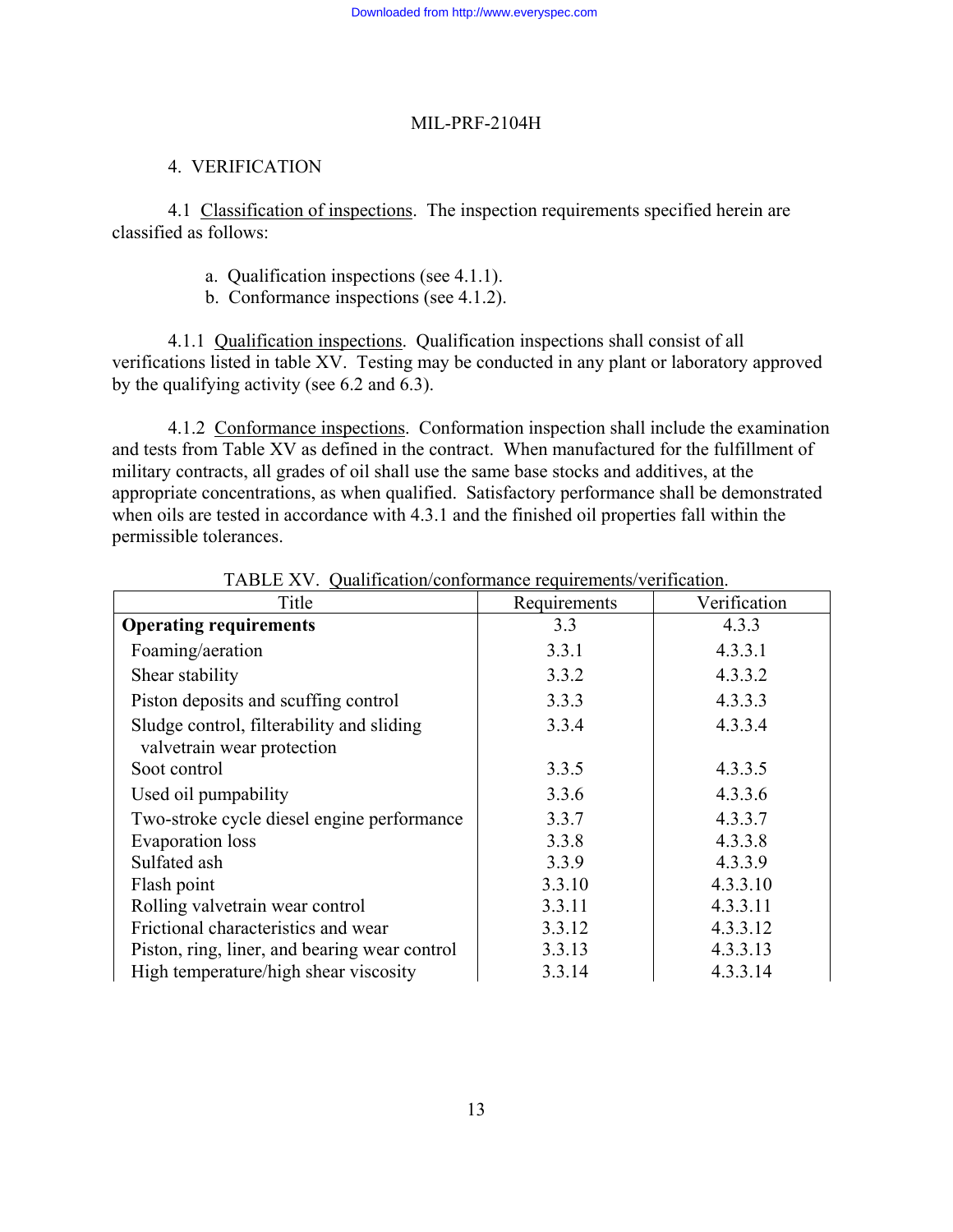| y authoritori comonitation requirements vernication |              |              |
|-----------------------------------------------------|--------------|--------------|
| Title                                               | Requirements | Verification |
| Kinematic viscosity                                 | 3.3.15       | 4.3.3.15     |
| Oxidation and nitration control                     | 3.3.16       | 4.3.3.16     |
| <b>Interface requirements</b>                       | 3.4          | 4.3.4        |
| Homogeneity and miscibility                         | 3.4.1        | 4.3.4.1      |
| Elastomer seal compatibility                        | 3.4.2        | 4.3.4.2      |
| Corrosion control                                   | 3.4.3        | 4.3.4.3      |
| <b>Environmental requirements</b>                   | 3.5          | 4.3.5        |
| Low temperature cranking viscosity                  | 3.5.1        | 4.3.5.1      |
| Low temperature pumping viscosity                   | 3.5.2        | 4.3.5.2      |
| Pour point                                          | 3.5.3        | 4.3.5.3      |

## TABLE XV. Qualification/conformation requirements/verification – Continued.

4.2 Order of inspection. The inspection sequence may be in any order except that the operational test shall be last.

4.3 Verification methods. The types of verification methods included in this section are visual, inspection, measurement, sample tests, full-scale demonstration tests, simulation, modeling, engineering evaluation, component properties analysis, and similarity to previously-approved or previously-qualified designs.

4.3.1 Verification alternatives. The manufacturer may propose alternative test methods, techniques, or equipment, including the application of statistical process control, tool control, or cost-effective sampling procedures, to verify performance. See the contract for alternatives to replace verifications required by this specification.

4.3.2 Inspection conditions. Unless otherwise specified, all inspections shall be performed in accordance with the test conditions specified in applicable test method document or applicable paragraph(s) in the specification.

4.3.3 Operating requirements verification.

4.3.3.1 Foaming/aeration. All oil grades shall demonstrate compliance with 3.3.1 when tested in accordance with the following standards:

| a. Foaming  | - Test Procedure ASTM D 892 (Option A is not allowed). |
|-------------|--------------------------------------------------------|
| b. Aeration | - Test Procedure ASTM D 6894, Engine Oil Aeration Test |
|             | (EOAT).                                                |

4.3.3.2 Shear stability. SAE grades 5W-40 and 15W-40 shall demonstrate compliance with 3.3.2 when tested in accordance with standard test procedure ASTM D 6278.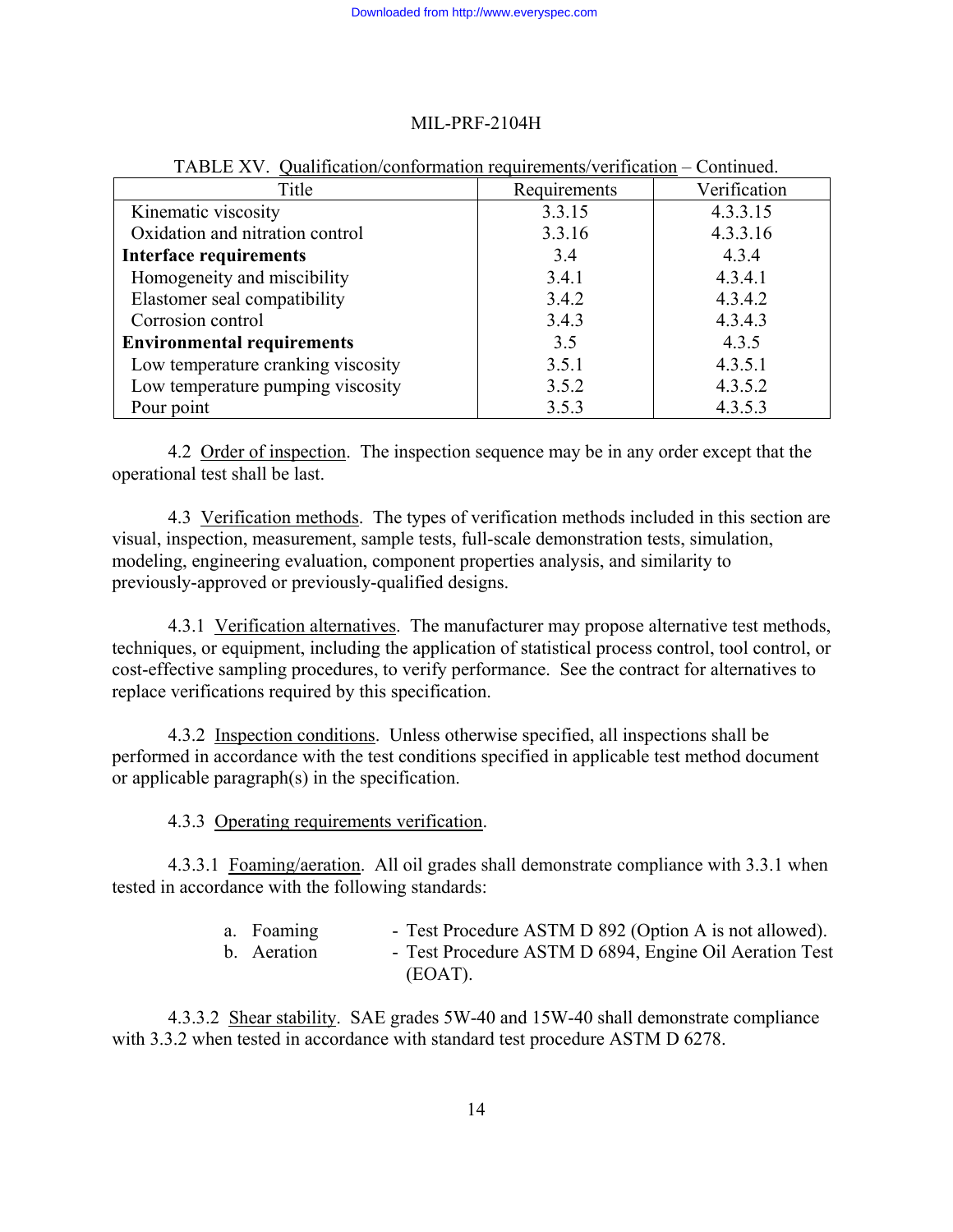4.3.3.3 Piston deposits and scuffing. All oil grades shall demonstrate compliance with 3.3.3 when tested in accordance with the following standard test procedures:

| a. Aluminum | - ASTM D $6750$ (CAT 1K) |
|-------------|--------------------------|
| b. Steel    | - ASTM D 6684 (CAT 1P)   |

4.3.3.4 Sludge control, filterability, and sliding valvetrain wear protection. All oil grades shall demonstrate compliance with 3.3.4 when tested in accordance with the test procedure ASTM D 6975 (M11 EGR).

4.3.3.5 Soot control. All oil grades shall demonstrate compliance with 3.3.5 when tested in accordance with standard test procedure ASTM D 5967 (Mack T-8E).

4.3.3.6 Used oil pumpability. SAE oil grades 5W-40 and 15W-40 shall demonstrate compliance with 3.3.6. Normal requirement A is to be tested in accordance with the standard test procedures in ASTM D 4684. However, if the test for requirement A detects yield stress, then the additional requirement properties of B need to be tested in accordance with the modified ASTM D 4684.

4.3.3.7 Two-stroke cycle diesel engine performance. All oil grades shall demonstrate compliance with 3.3.7 when tested and rated in accordance with the standard test procedure ASTM D 5862 (DDC 6V92TA), with the exception that ratings from any five of the six cylinders shall be averaged.

4.3.3.8 Evaporation loss. All oil grades shall demonstrate compliance with 3.3.8 when tests in accordance with standard test procedure ASTM D 5800.

4.3.3.9 Sulfated ash. All oil grades shall demonstrate compliance with 3.3.9 when tested in accordance with standard test procedure ASTM D 874.

4.3.3.10 Flash point. All oil grades shall demonstrate compliance with 3.3.10 when tested in accordance with standard test procedure ASTM D 92.

4.3.3.11 Rolling valvetrain wear control. All oil grades shall demonstrate compliance with 3.3.11 when tested in accordance with the test procedure ASTM D 5966, Roller Follower Wear Test (RFWT).

4.3.3.12 Frictional characteristics and wear. All oil grades shall demonstrate compliance with 3.3.12 when tested in accordance with the selected test procedures from Allison Transmission specification C-4 Heavy-Duty Automatic Transmission Fluid Specification (TES – 228) and Caterpillar TO-4/TO-4M Transmission and Drive Train Fluid Requirements. Verification of the 40 grade lubricant shall be demonstrated when tested in accordance with test procedure a, b, and c below while verification of the multi-viscosity grades 5W-40 and 15W-40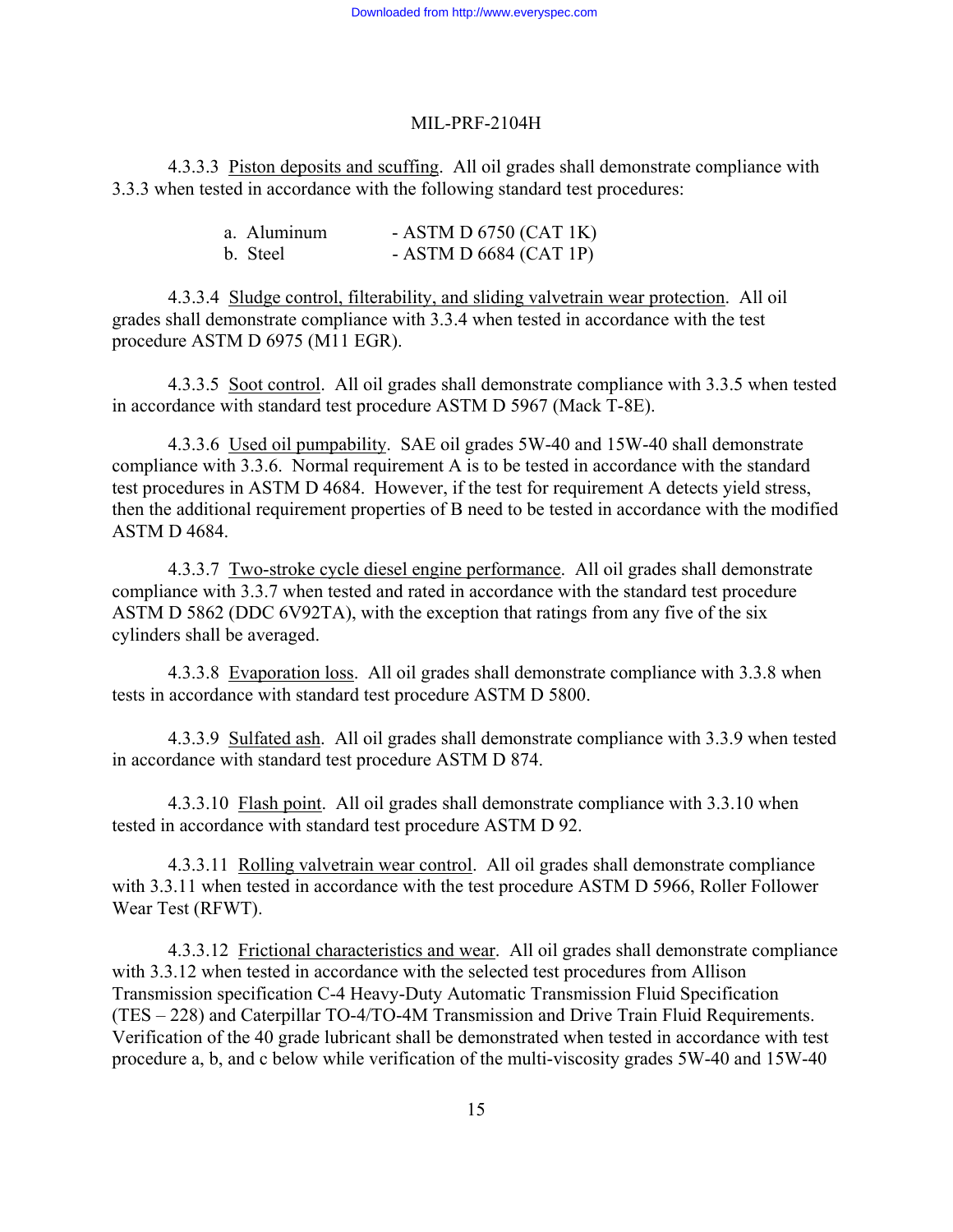lubricants shall be demonstrated when tested in accordance with test procedures a, b, c, and d below.

- a. Allison C-4 Graphite and Paper-Composite Friction Test.
- b. Caterpillar TO-4 or TO-4M, SEQ1220.
- c. Caterpillar TO-4 or TO-4M, SEQFRRET.
- d. Caterpillar TO-4M, EHD Film-Forming Capability Test.

4.3.3.13 Piston ring, liner, and bearing wear control. All oil grades shall demonstrate compliance with 3.3.13 when tested in accordance with the standard test procedure ASTM D 6987 (T-10).

4.3.3.14 High temperature/high shear viscosity. All oil grades shall demonstrate compliance with 3.3.14 when the high temperature/high shear viscosity requirements in Table I when tested in accordance with standard test procedure in ASTM D 4683.

4.3.3.15 Kinematic viscosity. All oil grades shall demonstrate compliance with 3.3.15 and Table I when tested in accordance with standard test procedure in ASTM D 445.

4.3.3.16 Oxidation and nitration control. All oil grades shall demonstrate compliance with 3.3.16 when tested in accordance with standard test procedure in ASTM D 6984.

4.3.4 Interface requirements verification.

4.3.4.1 Homogeneity and miscibility. All oil grades shall demonstrate compliance with 3.4.1 when tested in accordance with standard test procedure ASTM D 6922.

4.3.4.2 Elastomer seal compatibility. All oil grades shall demonstrate compliance with 3.4.2 when tested and rated in accordance with elastomers as specified in GMN10055 DEXRON®-III, H revision, Automatic Transmission Fluid specification.

4.3.4.3 Corrosion control. All oil grades shall demonstrate compliance with 3.4.3 when subjected to high temperatures tested in accordance with standard test procedure ASTM D 6594, (135ºC (275ºF)) High Temperature Corrosion Bench Test (HTCBT).

4.3.5 Environmental requirements verification.

4.3.5.1 Low temperature cranking viscosity. All oil grades shall demonstrate compliance with 3.5.1 and Table I when tested in accordance with standard test procedure ASTM D 5293.

4.3.5.2 Low temperature pumping viscosity. All oil grades shall demonstrate compliance with 3.5.2 and Table I when tested in accordance with standard test procedure ASTM D 4684.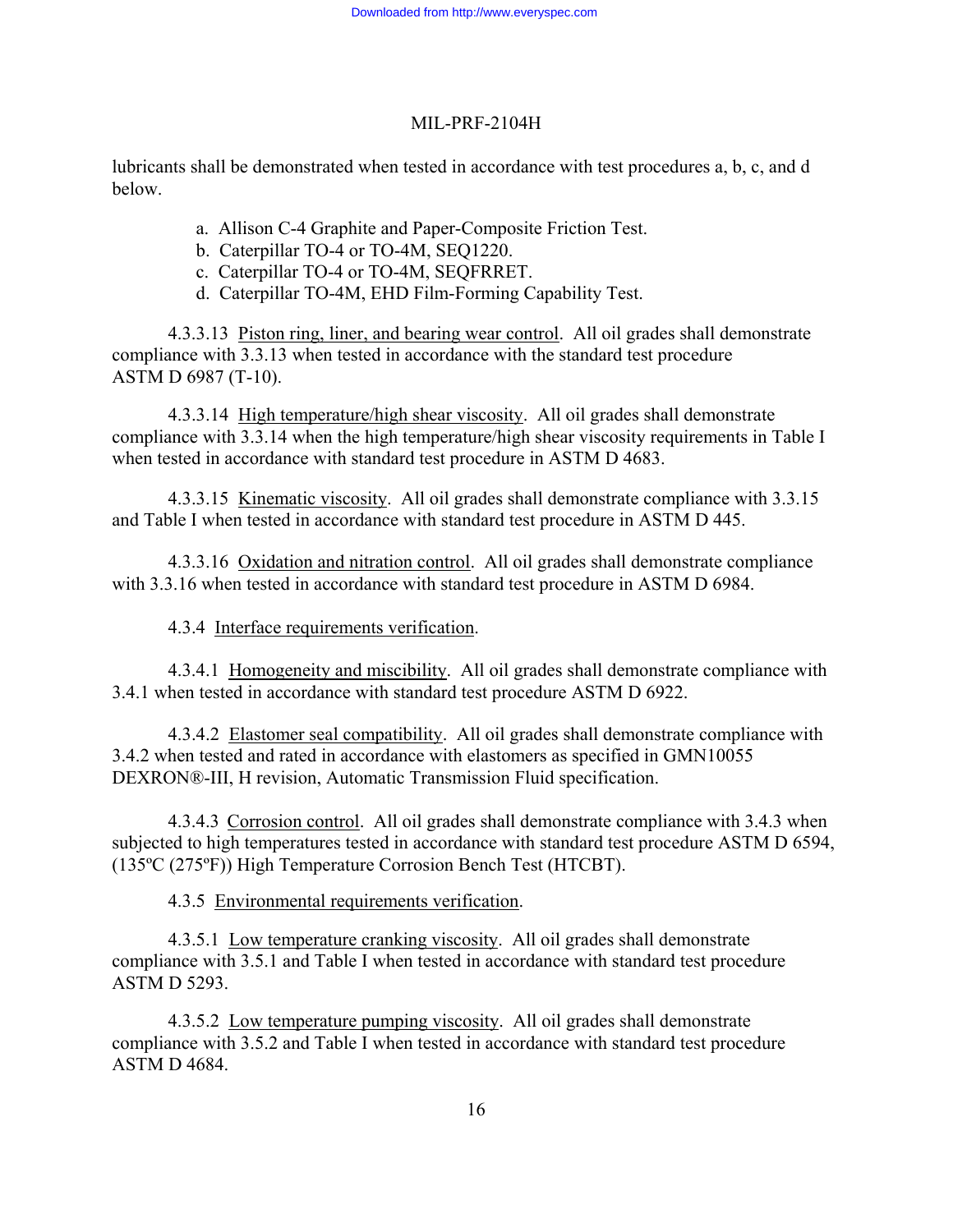4.3.5.3 Pour point. All oil grades shall demonstrate compliance with 3.5.3 and Table I when tested in accordance with standard test procedure ASTM D 97 or ASTM D 5950.

4.3.6 Product conformance verification. Production items delivered for fulfillment of military contracts shall meet the finished oil tolerances in Table XVI with respect to those values presented at the time of qualification (see 6.3).

| 17 ADELE 78 V I. - 1 TOGACI COMOTHIANCE CHICHA. |                                                                                                                      |                              |                                                                |                                                                       |  |  |  |  |  |
|-------------------------------------------------|----------------------------------------------------------------------------------------------------------------------|------------------------------|----------------------------------------------------------------|-----------------------------------------------------------------------|--|--|--|--|--|
| Test method                                     | Rated or measured parameter                                                                                          | Primary conformance criteria |                                                                |                                                                       |  |  |  |  |  |
|                                                 |                                                                                                                      | <b>SAE 40</b>                | <b>SAE 15W-40</b>                                              | <b>SAE 5W-40</b>                                                      |  |  |  |  |  |
| ASTM D 92                                       | Flash point, °C min.                                                                                                 | 225                          | 215                                                            | 210                                                                   |  |  |  |  |  |
| ASTM D 97or<br>D 5950                           | Pour point, <sup>o</sup> C, max.                                                                                     | $-15$                        | $-25$                                                          | $-40$                                                                 |  |  |  |  |  |
| ASTMD 287                                       | Gravity, API <sup>o</sup>                                                                                            |                              | $\pm 1.0$                                                      |                                                                       |  |  |  |  |  |
| ASTM D 445                                      | Viscosity, cSt<br>$\omega$ 100°C<br>$@40^{\circ}\mathrm{C}$                                                          |                              | $\pm 0.5$<br>± 15                                              |                                                                       |  |  |  |  |  |
| ASTMD 892<br>(see note 1)                       | Sequence I, foam/settling, mL, max.<br>Sequence II, foam/settling, mL, max.<br>Sequence III, foam/settling, mL, max. |                              | 10/0<br>20/0<br>10/0                                           |                                                                       |  |  |  |  |  |
| ASTM D 4629                                     | Nitrogen                                                                                                             | $-15\%$ to $+20\%$           |                                                                |                                                                       |  |  |  |  |  |
| ASTM D 4684                                     | Low temperature pumping<br>viscosity, cP, max.                                                                       |                              | 60 000 @ -25°C                                                 | 60 000 @ $-35^{\circ}$ C                                              |  |  |  |  |  |
| ASTM D 5185                                     | Elements (see note 2)<br>Value $\geq 100$ parts per million<br>Value $\leq 100$ parts per million                    |                              | $-10\%$ to $+15\%$<br>$-15\%$ to $+20\%$                       |                                                                       |  |  |  |  |  |
| ASTM D 5185                                     | Phosphorus                                                                                                           |                              | $\pm 10\%$                                                     |                                                                       |  |  |  |  |  |
| ASTM D 5293                                     | Low temperature cranking<br>viscosity, cP                                                                            |                              | 7000 min $\omega$<br>$-25$ °C<br>7000 max $\omega$<br>$-20$ °C | 6200 min $\omega$<br>$-35^{\circ}$ C<br>6600 max @<br>$-30^{\circ}$ C |  |  |  |  |  |

TABLE XVI. Product conformance criteria.

NOTES: 1. Option A is not allowed.

 2. Ca, Mg, Zn, Na, Cu, B, S, Mo, Cl, Si and any other with concentration of more than 50 parts per million, except C, H, and O.

### 5. PACKAGING

5.1 Packaging. For acquisition purposes, the packaging requirements shall be as specified in the contract or order (see 6.2). When packaging of materiel is to be performed by DoD or in-house contractor personnel, these personnel need to contact the responsible packaging activity to ascertain packaging requirements. Packaging requirements are maintained by the Inventory Control Point's packaging activity within the Military Department or Defense Agency, or within the military services service's system commands. Packaging data retrieval is available from the managing Military Department's or Defense Agency's automated packaging files, CD-ROM products, or by contacting the responsible packaging activity.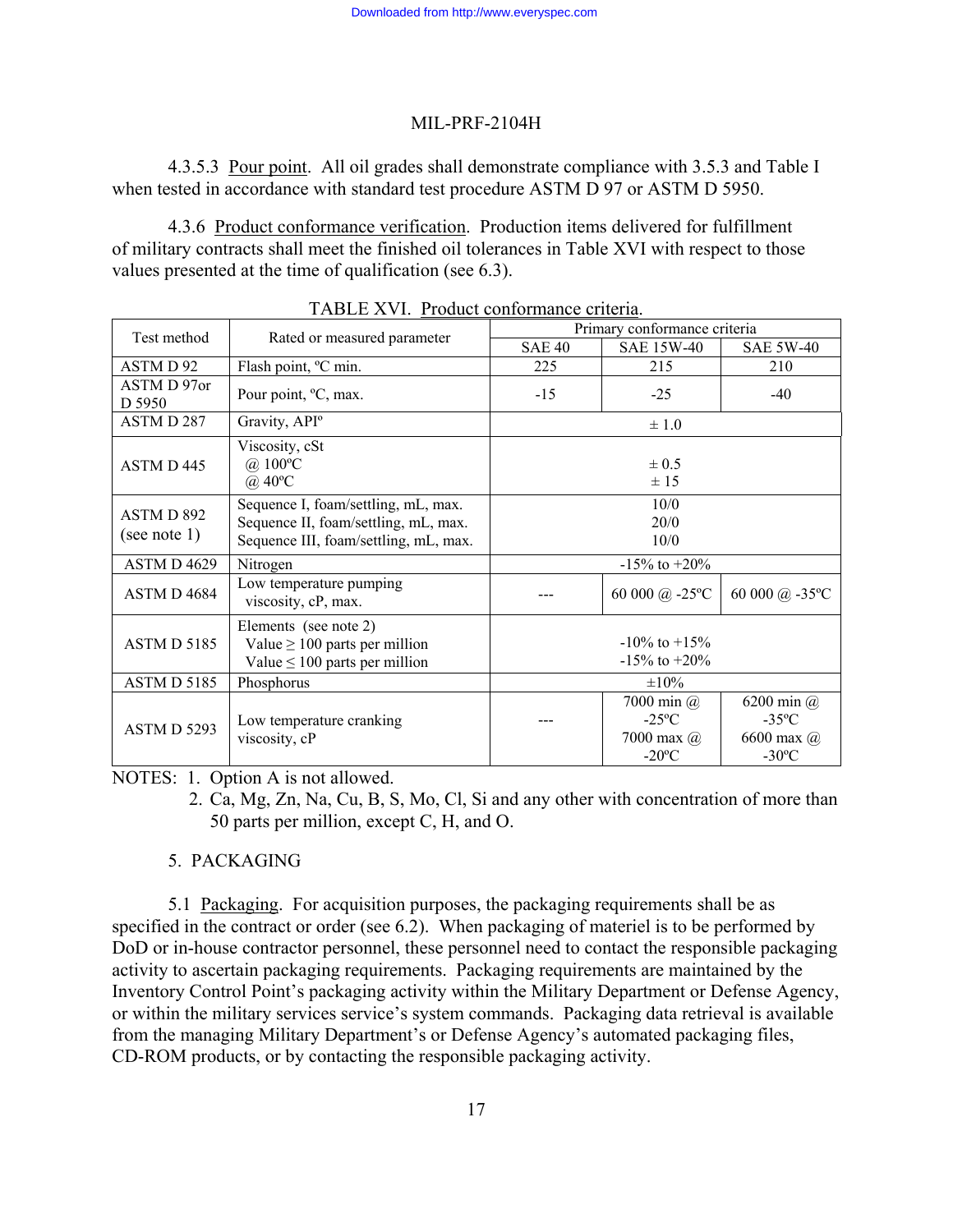# 6. NOTES

(This section contains information of a general or explanatory nature that may be helpful, but is not mandatory.)

6.1 Intended use. The lubricating oils covered by this specification are intended for the crankcase lubrication of reciprocating compression-ignition engines, powershift transmissions, hydraulic systems, and non-hypoid gear units of engineer/construction equipment, materials handling equipment and all types of combat/tactical ground equipment. Although this specification has been developed to meet a wide range of lubricating functions, it is brought to the attention of military Program Managers (PM) and their associated contracting personnel the requirement to ensure that equipment, whether military unique or commercially-off-the-shelf (COTS), are compatible with military standard lubricants (see AR 70-12 and MIL-HDBK-838 for additional guidance). Lubricating oils covered by this specification meet service classifications API CI-4 and include a modified DDC 6V92TA 2-cycle diesel engine test and selected transmission requirements. Oils meeting this specification have not been required to be tested in accordance with the complete Caterpillar TO-4/TO-4M or Allison C-4 requirements. Therefore, without further testing and verification, these oils cannot legitimately be marketed as meeting either the Caterpillar TO-4/TO-4M or Allison C-4 requirements. The combination of engine and powershift transmission requirements in this specification are not required of typical commercial heavy-duty diesel engine oils. These oils are intended for all conditions of operational service, as defined by appropriate lubrication orders. Recommended ambient temperature ranges for specific grade oils are shown in table XVII.

| Ambient Temperature Range Usage |                       |       |       |       |       |             |       |      |      |    |    |    |    |    |    |     |     |     |
|---------------------------------|-----------------------|-------|-------|-------|-------|-------------|-------|------|------|----|----|----|----|----|----|-----|-----|-----|
| $^{\circ}$ F                    | $< -50$               | $-40$ | $-30$ | $-20$ | $-10$ | $\mathbf 0$ | 10    | 20   | 30   | 40 | 50 | 60 | 70 | 80 | 90 | 100 | 110 | 120 |
| °C                              | $< -46$               | $-40$ | $-34$ | $-29$ | $-23$ | $-18$       | $-12$ | $-7$ | $-1$ | 4  | 10 | 16 | 21 | 27 | 32 | 38  | 44  | 49  |
|                                 | OE/HDO-15/40 (O-1236) |       |       |       |       |             |       |      |      |    |    |    |    |    |    |     |     |     |
|                                 |                       |       |       |       |       |             |       |      |      |    |    |    |    |    |    |     |     |     |
|                                 | OE/HDO - 5/40         |       |       |       |       |             |       |      |      |    |    |    |    |    |    |     |     |     |
|                                 |                       |       |       |       |       |             |       |      |      |    |    |    |    |    |    |     |     |     |
|                                 | OE/HDO-40             |       |       |       |       |             |       |      |      |    |    |    |    |    |    |     |     |     |

TABLE XVII. Recommended ambient temperature ranges for specific grade oils.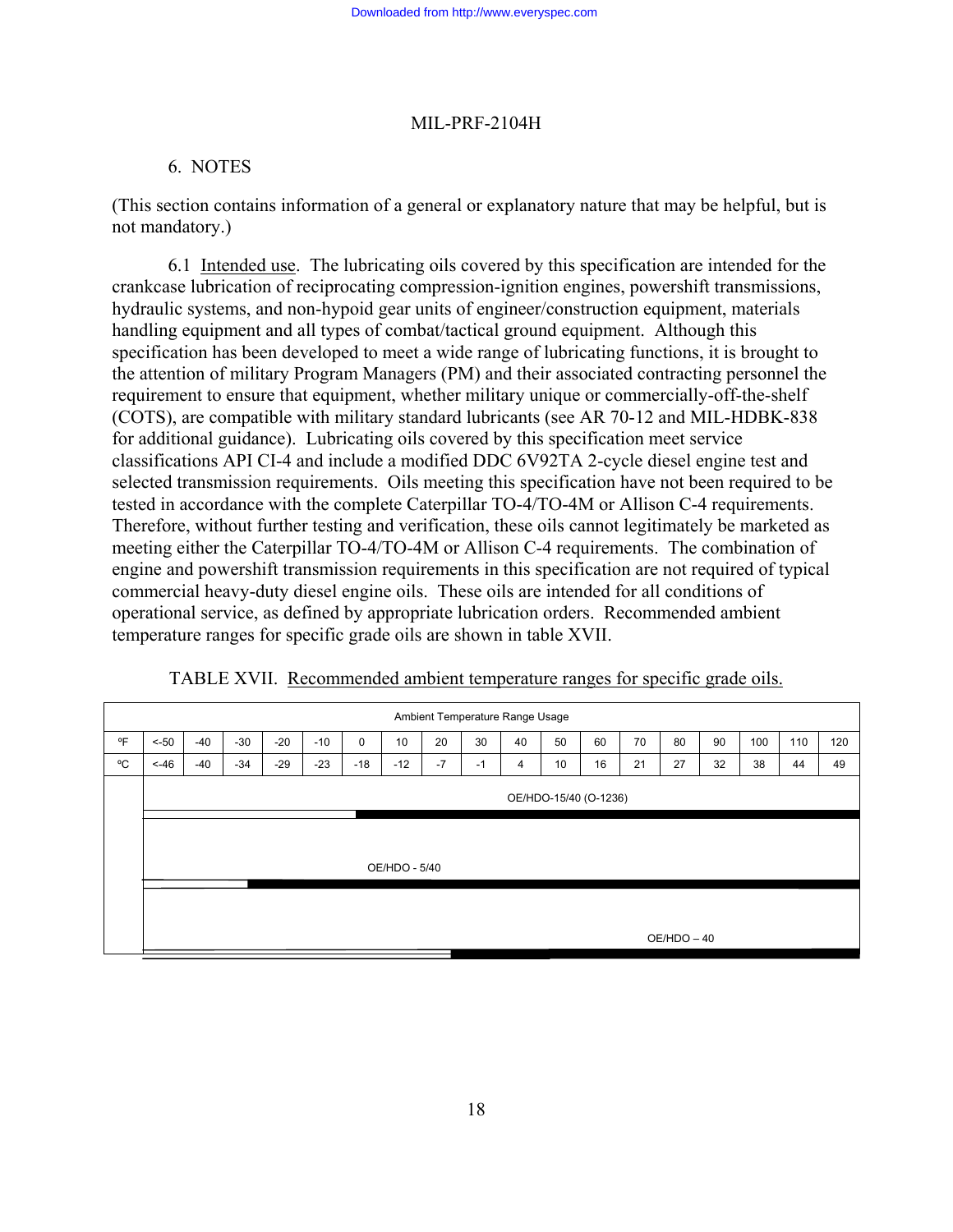6.2 Acquisition requirements. Acquisition documents should specify the following:

- a. Title, number, and date of this specification.
- b. Issue of DoDISS to be cited in the solicitation, and if required, the specific issue of individual documents referenced (see 2.2.1 and 2.3).
- c. Qualification inspections requiring qualifying activity approval (see 3.1 and 4.1.1).
- d. Conformation of finished oil criteria verification required (see 4.3.6).
- e. Packaging requirements (see 5.1).
- f. PIN (oil type, quantity of oil and type container) (see 6.4).

6.3 Qualification. With respect to products requiring qualification, awards will be made only for products which are, at the time of award of contract, qualified for inclusion in Qualified Products List No. 2104 whether or not such products have actually been so listed by that date. The attention of the contractors is called to these requirements, and manufacturers are urged to arrange to have the products that they propose to offer to the Federal Government tested for qualification in order that they may be eligible to be awarded contracts or purchase orders for the products covered by this specification. Information pertaining to qualification of products may be obtained from the USA RDE Command, ATTN: AMSRD-TAR-D (MS-110), 6501 E. 11 Mile Road, Warren, MI 48397-5000.

6.4 Part or identifying number (PIN). The following PIN procedure is for Government purposes and does not constitute a requirement for the contractor (see 6.2). The PINs to be used in procurement of the lubricating oils acquired to this specification are created as follows: Example of reference part number: M2104 R-II-2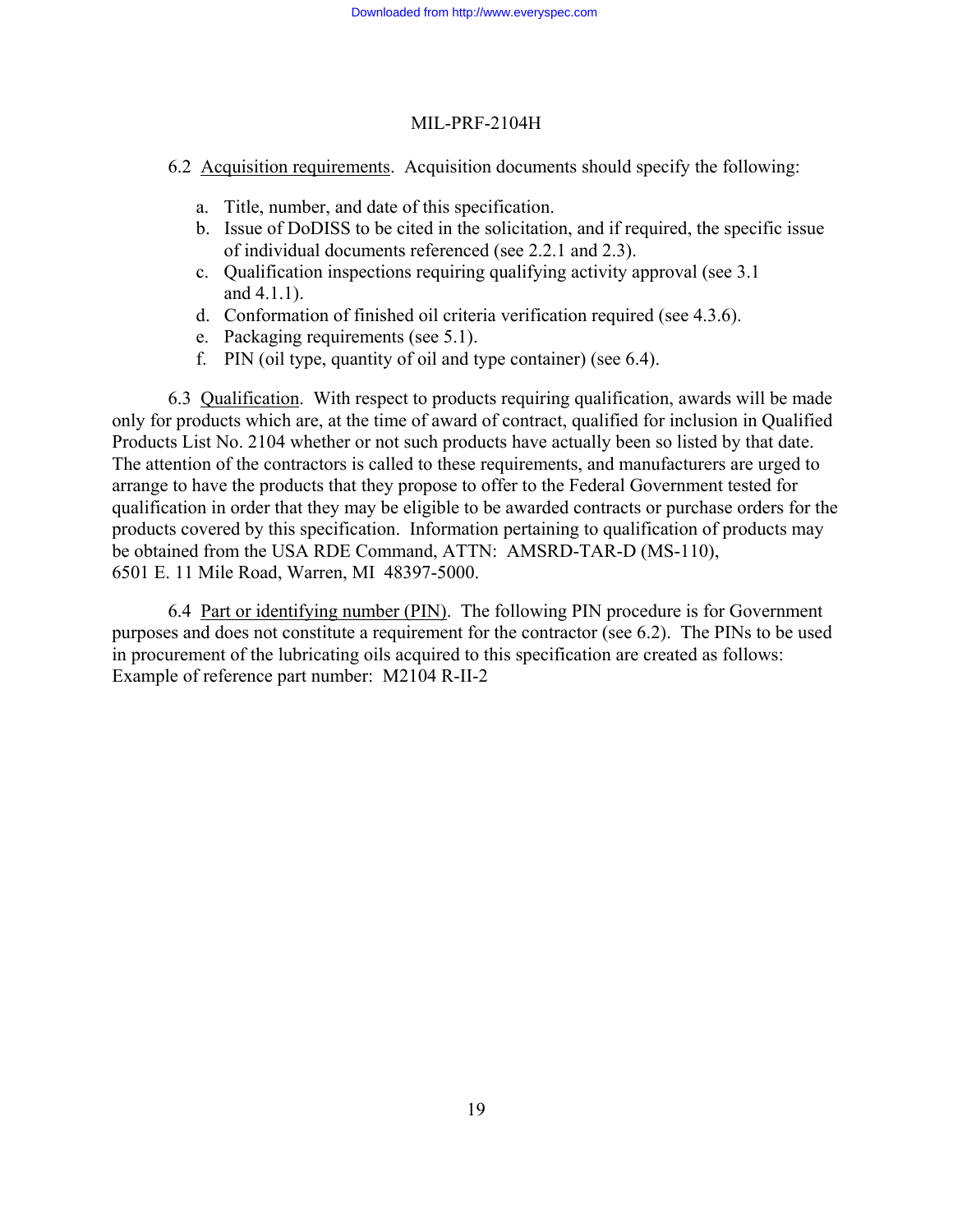

6.5 Subject term (key word) listing.

 Engine oil Heavy duty diesel Powershift Tracked vehicles Wheeled vehicles

6.6 International standardization agreement implementation. This specification implements STANAG 1135, "Interchangeability of fuels, lubricants and associated products used by the armed forces of the North Atlantic Treaty Nations". When amendment, revision, or cancellation of this specification is proposed, the preparing activity must coordinate the action with the U.S. National Point of Contact for the international standardization agreement, as identified in the ASSIST database at [www.dodssp.daps.mil](http://www.dodssp.daps.mil/) .

6.7 Changes from previous issue. Marginal notations are not used in this revision to identify changes with respect to the previous issue due to the extent of the changes.